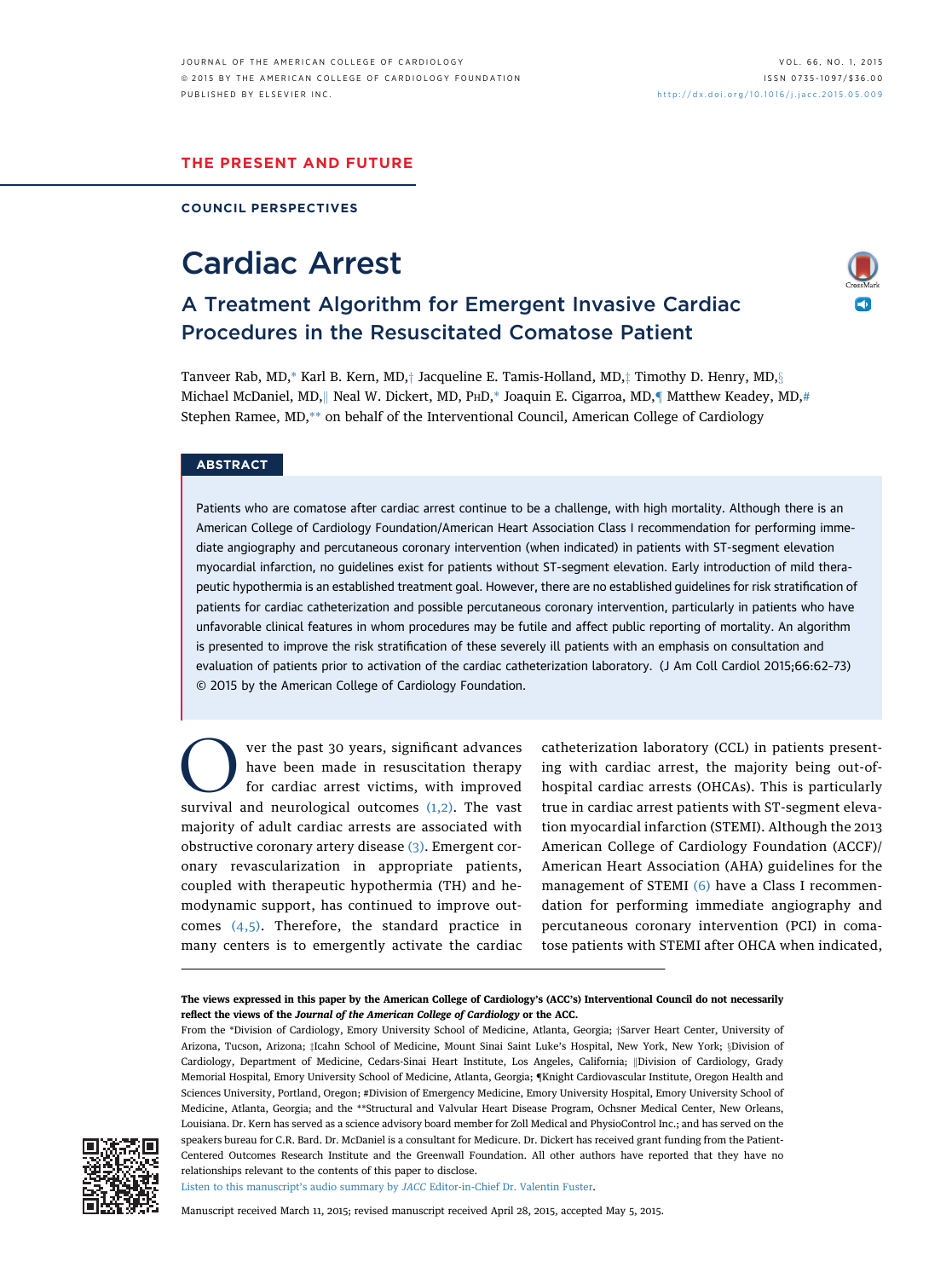there are no guidelines for comatose cardiac arrest patients without ST-segment elevation on electrocardiogram (STE).

In patients with OHCA, 64% will be comatose, and the neurological status on presentation has a dramatic effect on subsequent mortality and mortality [\(7\).](#page-9-0) Mortality in post-cardiac arrest patients with STEMI who are awake and undergo successful PCI is only 5%, but it increases to 50% if patients are comatose [\(7\).](#page-9-0)

Although PCI can offer important benefits to resuscitated patients who remain comatose, current quality metrics and public reporting programs have not recognized the expected high mortality rate in this population and may deincentivize appropriate care. Whereas door-to-balloon time (D2B) in OHCA patients is excluded from core measures, hospital and operator mortality are key performance metrics and are not excluded. In addition, insurance programs offer hospitals quality improvement programs with significant financial reward if the adjusted mortality rate after PCI is <1%. Therefore, public reporting of adverse outcomes in this high-risk population without adequate risk adjustment, coupled with financial incentives for hospitals with low PCI mortality, has created a significant misalignment of goals. There is concern in the interventional community that this may lead to risk-averse behavior, resulting in suboptimal care by not providing early cardiac catheterization to appropriate patients.

#### RISK STRATIFICATION

Early risk stratification of patients with OHCA in the emergency room and the recommendations for early angiography vary considerably amongst providers and institutions. Many regional STEMI systems include automatic activation of the CCL for all STEMI and OHCA patients. The role of first responders, emergency room doctors, and noncardiologists focuses on the process, rather than the appropriateness of the activation. Although many patients have improved outcomes with an early invasive approach, some patient subsets may not derive a benefit and may experience excess risk.

A strategy to reliably identify patients who benefit from early angiography and those who benefit from compassionate supportive care is clearly needed. An algorithm may assist front line clinicians in identifying appropriate cardiac arrest patients for emergent cardiac catheterization. Recently, our European colleagues published a comprehensive review delin-eating their approach to OHCA patients [\(8\).](#page-9-0) Although our approach addresses the care of OHCA patients in

the United States, we hope that continued universal dialogue and research will accelerate improved outcomes in this critically ill population. We propose an algorithm to best risk stratify cardiac arrest patients who are comatose on presentation for emergent CCL activation for coronary angiography and possible intervention ([Central Illustration](#page-2-0)).

#### EXPLANATION OF THE ALGORITHM

The principal purpose of this algorithm is to provide an easily implementable aid in identifying appropriate care for all comatose survivors of cardiac arrest and to identify patients who are unlikely to receive substantial benefit from an early invasive approach.

### CARDIAC ARREST, RETURN OF SPONTANEOUS CIRCULATION, AND THE COMATOSE PATIENT.

This algorithm focuses on patients who have experienced OHCA and have achieved return of spontaneous circulation (ROSC),

but remain comatose. Although an initial shockable rhythm, such as ventricular tachycardia (VT) or ventricular fibrillation (VF), improves the likelihood of ROSC [\(6,9](#page-9-0)-11) and of a favorable outcome [\(12\),](#page-9-0) nonshockable rhythms may also be caused by coronary artery occlusion [\(12\).](#page-9-0)

Successfully resuscitated comatose patients represent a heterogeneous population with a baseline survival rate of only 25%. With hypothermia and PCI, survival improves to 60%, with favorable neurological outcomes achieved in 86% of survivors [\(3,4,10,12](#page-9-0)–15) ([Table 1](#page-3-0)). However, the presence of certain unfavorable features reduces the likelihood of a good outcome.

#### TARGETED TEMPERATURE MANAGEMENT WITH MILD TH AND CORONARY ANGIOGRAPHY POST-CARDIAC

ARREST. Early initiation of targeted temperature management (TTM) is critical and should neither delay nor interfere with an early invasive approach. TTM is the active control of systemic body temperature to limit tissue injury after ischemia-reperfusion conditions occurring from cardiac arrest. The use of mild TH has been demonstrated to improve survival and neurological outcomes when combined with PCI in patients with OHCA who remain comatose on presentation [\(11,12,16](#page-9-0)–28). One nonrandomized report found an associated 20% increase in mortality rate with every hour of delay in initiating cooling [\(12\).](#page-9-0) In 2002, 2 randomized clinical trials found that lowering body temperature to 32°C to 34°C for 12 to 24 h in those still comatose after being resuscitated from VF OHCA improved survival and neurological

#### ABBREVIATIONS AND ACRONYMS

ACCF = American College of Cardiology Foundation

AHA = American Heart Association

CCL = cardiac catheterization laboratory

ECG = electrocardiogram

OHCA = out-of-hospital cardiac arrest

PCI = percutaneous coronary intervention

ROSC = return of spontaneous circulation

STE = ST-segment elevation on electrocardiogram

STEMI = ST-segment elevation myocardial infarction

TH = therapeutic hypothermia

TTM = targeted temperature management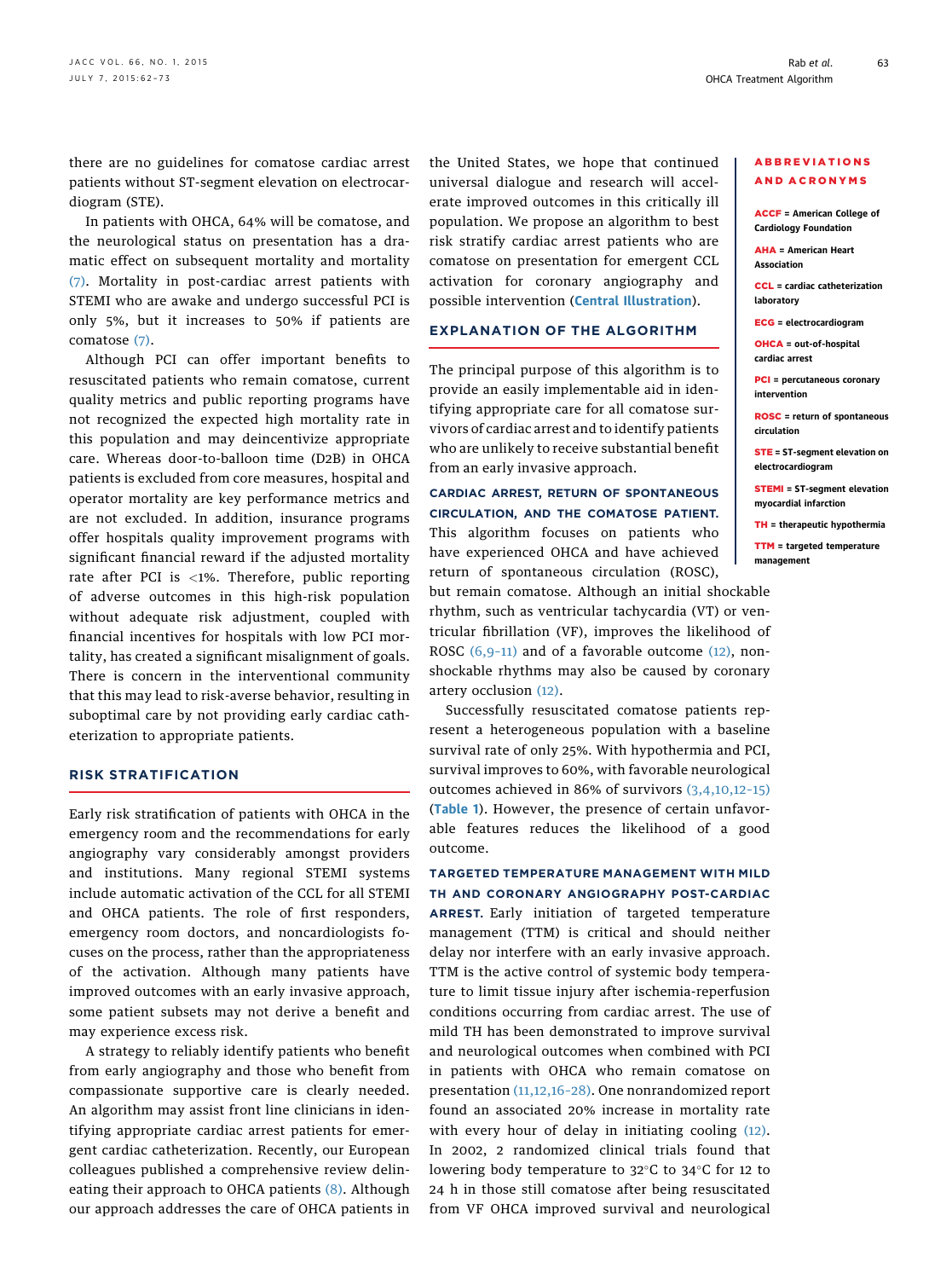<span id="page-2-0"></span>

 $ACT = assessment$ , consultation, transport; CCL = cardiac catheterization laboratory; CPR = cardiopulmonary resuscitation; ECG = electrocardiography; LV = left ventricular; OHCA = out-of-hospital cardiac arrest; PCI = percutaneous coronary intervention; ROSC = return of spontaneous circulation; STEMI = ST-segment elevation myocardial infarction; TH = therapeutic hypothermia; TTM = targeted temperature management; VF = ventricular fibrillation.

> function of survivors [\(16,26\).](#page-9-0) Recently, 2 other randomized clinical trials of TTM in post-resuscitated patients have found equally impressive survival rates, whether cooled to 33°C versus 36°C [\(24\)](#page-9-0) or whether initiated in the field or after arrival at the hospital [\(29\)](#page-9-0). During the decade after the original reports of TTM efficacy in post-cardiac arrest patients, clinical cohort studies signaled that the combination of early coronary angiography and TTM might produce the best outcomes in the resuscitated, but unconscious, critically ill population. There are now a total of 28 cohort studies of post-arrest STEMI patients who were comatose upon hospital arrival and therefore received TTM and coronary angiography. A summary of these data shows a survival to hospital discharge rate of 60%, with 86% of such survivors being neurologically intact (3,10–[12,14,17,22,27,28,30](#page-9-0)–37) ([Table 1](#page-3-0)).

The International Liaison Committee on Resuscitation included the following statement in their 2010 International Consensus on Cardiopulmonary Resuscitation and Emergency Cardiovascular Care Science with Treatment Recommendations, "Therapeutic hypothermia is recommended in combination with primary PCI, and should be started as early as possible, preferably before initiation of PCI" [\(38,39\),](#page-10-0) and the AHA 2010 Guidelines for Cardiopulmonary Resuscitation and Emergency Cardiovascular Care states, "angiography and/or PCI need not preclude or delay other therapeutic strategies including therapeutic hypothermia" [\(39\).](#page-10-0) Within the last few years, both the European Society of Cardiology 2012 [\(40\)](#page-10-0) and the ACCF/AHA 2013 [\(6\)](#page-9-0) STEMI guidelines included a Class I recommendation for the use of TTM for STEMI patients who are resuscitated from cardiac arrest but remain comatose on arrival at the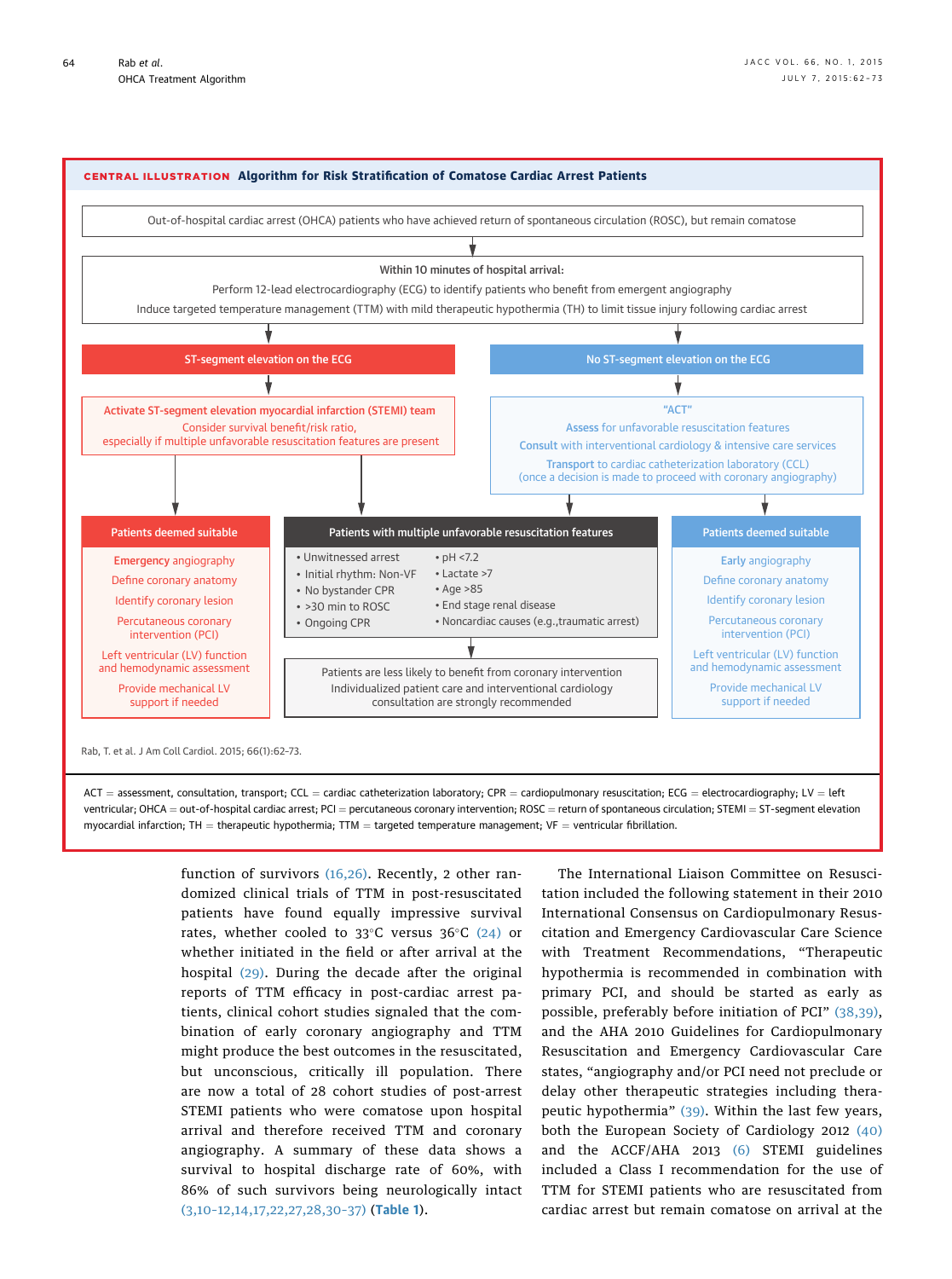<span id="page-3-0"></span>hospital [\(14,37\)](#page-9-0). There are numerous choices for cooling post-arrest patients, including simple ice packs, intravenous cold saline (1 to 2 l), surface temperatureregulating devices, intranasal spray devices, and intravascular catheter-based systems. Although some are more convenient, none have been shown superior to the others for patient outcomes [\(41,42\).](#page-10-0)

The application of TTM, particularly the maintenance of hypothermia, in those undergoing coronary angiography and PCI, has raised concerns about possible increased bleeding, particularly from vascular access sites, and the potential to increase stent thrombosis. Excess bleeding, seen in earlier studies of extreme hypothermia (<28-C) has not been seen with the TTM recommended in cardiac arrest (32 $\degree$ C to 36 $\degree$ C) [\(34,43\)](#page-10-0). In the largest report to date, the Resuscitation Outcomes Consortium reported a severe bleeding incidence of 2.7% (106 of 3,981) among all OHCA survivors admitted to the hospital, with similar rates among those receiving TTM (2.7%; 42 of 1,566), those receiving early coronary angiography (3.8%; 29 of 765), and those receiving reperfusion therapy (3.1%; 22 of 705).

There have been 3 reports of increased early stent thrombosis in patients treated post-arrest with PCI while simultaneously being cooled  $(44, 45)$ . All were relatively small series, with a total of 15 of 110 (13.6%) patients having an acute or subacute stent thrombosis. Possible mechanisms include increased platelet activation, poor absorption of antiplatelet agents, multiorgan failure with altered metabolism of antiplatelet/antithrombotic agents, and procoagulant effects. A fourth report found no increase in stent thrombosis among the post-cardiac arrest population receiving both PCI and TTM (2 of  $77 = 2.6\%$  vs. 30 of  $1,377 = 2.2\%$  in their nonarrested STEMI patients) [\(46\)](#page-10-0). The observed increase in stent thrombosis did not adversely affect long-term outcomes [\(47,48\)](#page-10-0).

12-LEAD ELECTROCARDIOGRAM. A 12-lead electrocardiogram (ECG) should be performed within 10 min of arrival to identify patients who benefit from emergent angiography. This should be undertaken simultaneously with initiation of TH.

STEMI on the ECG. This defines the Class I recommendation for emergent catheterization laboratory activation in the ACCF/AHA guidelines  $(6)$ . There is substantial evidence demonstrating efficacy of early angiography and PCI in OHCA patients with STEMI [\(3,4,13,14,49](#page-9-0)–51). Nonetheless, if multiple unfavorable resuscitation features are present, the benefit/ futility ratio of proceeding to the catheterization laboratory should be carefully considered.

No STEMI on the ECG. The presence of an identifiable culprit vessel is found in 33% of patients without

| First Author, Date (Ref. #)     | <b>Survivors to DC</b><br>$(n = 2,687/4,510 [60\%])$ | <b>Good Neuro Among Survivors</b><br>$(n = 2,090/2,426 [86\%])$ |  |  |
|---------------------------------|------------------------------------------------------|-----------------------------------------------------------------|--|--|
| Hovdenes et al., 2007 (17)      | 41/50                                                | 34/41                                                           |  |  |
| Richling et al., 2007 (33)      | 24/46                                                | 22/24                                                           |  |  |
| Knafelj et al., 2007 (18)       | 30/40                                                | 22/30                                                           |  |  |
| Wolfrum et al., 2008 (22)       | 12/16                                                | 11/12                                                           |  |  |
| Peels et al., 2008 (104)        | 22/44                                                | <b>NA</b>                                                       |  |  |
| Schefold et al., 2009 (34)      | <b>NA</b>                                            | 19/31                                                           |  |  |
| Reynolds et al., 2009 (14)      | 52/96                                                | <b>NA</b>                                                       |  |  |
| Nielsen et al., 2009 (35)       | 303/479                                              | 278/303                                                         |  |  |
| Batista et al., 2010 (27)       | 8/20                                                 | 6/8                                                             |  |  |
| Dumas et al., 2010 (3)          | 171/435                                              | 160/171                                                         |  |  |
| Koeth et al., 2010 (105)        | 114/143                                              | <b>NA</b>                                                       |  |  |
| Stub et al., 2011 (28)          | 52/81                                                | 46/52                                                           |  |  |
| Laish-Farkash et al., 2011 (36) | 69/110                                               | 59/69                                                           |  |  |
| Tømte et al., 2011 (37)         | 140/252                                              | 132/140                                                         |  |  |
| Radsel et al., 2011 (31)        | 154/212                                              | 128/154                                                         |  |  |
| Mooney et al., 2011 (12)        | 78/140                                               | 72/78                                                           |  |  |
| Cronier et al., 2011 (11)       | 60/111                                               | 54/60                                                           |  |  |
| Gräsner et al., 2011 (90)       | 143/183                                              | 118/143                                                         |  |  |
| Bro-Jeppesen et al., 2012 (30)  | 211/360                                              | 207/219                                                         |  |  |
| Zanuttini et al., 2012 (10)     | 29/48                                                | NA.                                                             |  |  |
| Liu et al., 2012 (106)          | 36/81                                                | <b>NA</b>                                                       |  |  |
| Nanjayya et al., 2012 (59)      | 18/35                                                | 14/18                                                           |  |  |
| Strote et al., 2012 (58)        | 44/61                                                | 34/44                                                           |  |  |
| Waldo et al., 2013 (107)        | 57/84                                                | <b>NA</b>                                                       |  |  |
| Velders et al., 2013 (32)       | 187/222                                              | 168/183                                                         |  |  |
| Callaway et al., 2014 (43)      | 495/765                                              | 413/495                                                         |  |  |
| Thomas et al., 2014 (108)       | 168/348                                              | 115/168                                                         |  |  |
| Sideris et al., 2014 (88)       | 97/300                                               | 80/97                                                           |  |  |

TABLE 1 28 Clinical Reports of Combining TTM and Early Coronary Angiography in Resuscitated, But Comatose Patients With STEMI on the ECG

Values are n/N.

 $DC =$  discharge; ECG = electrocardiogram; neuro = neurological function; TTM = targeted temperature management.

STEMI. Approximately 70% of these culprit vessels are occluded [\(52\).](#page-10-0) Hence, emergent cardiac catheterization to define a possible ischemic culprit and to perform revascularization if indicated should be considered in these patients. There is great clinical variability in the management of these patients and a lack of consensus about the best approach to risk stratification and the role of early revascularization (3,10–[12,14,25,28,30,37,43,53](#page-9-0)–61).

The acronym ACT implies assessment for unfavorable resuscitation features, a multidisciplinary team consultation, including the interventional cardiologist, and urgent transport to the CCL, once a decision is made to proceed with coronary angiography.

UNFAVORABLE RESUSCITATION FEATURES. The presence of unfavorable resuscitation features that adversely affect the procedural risk/survival benefit of PCI must be considered prior to reaching a decision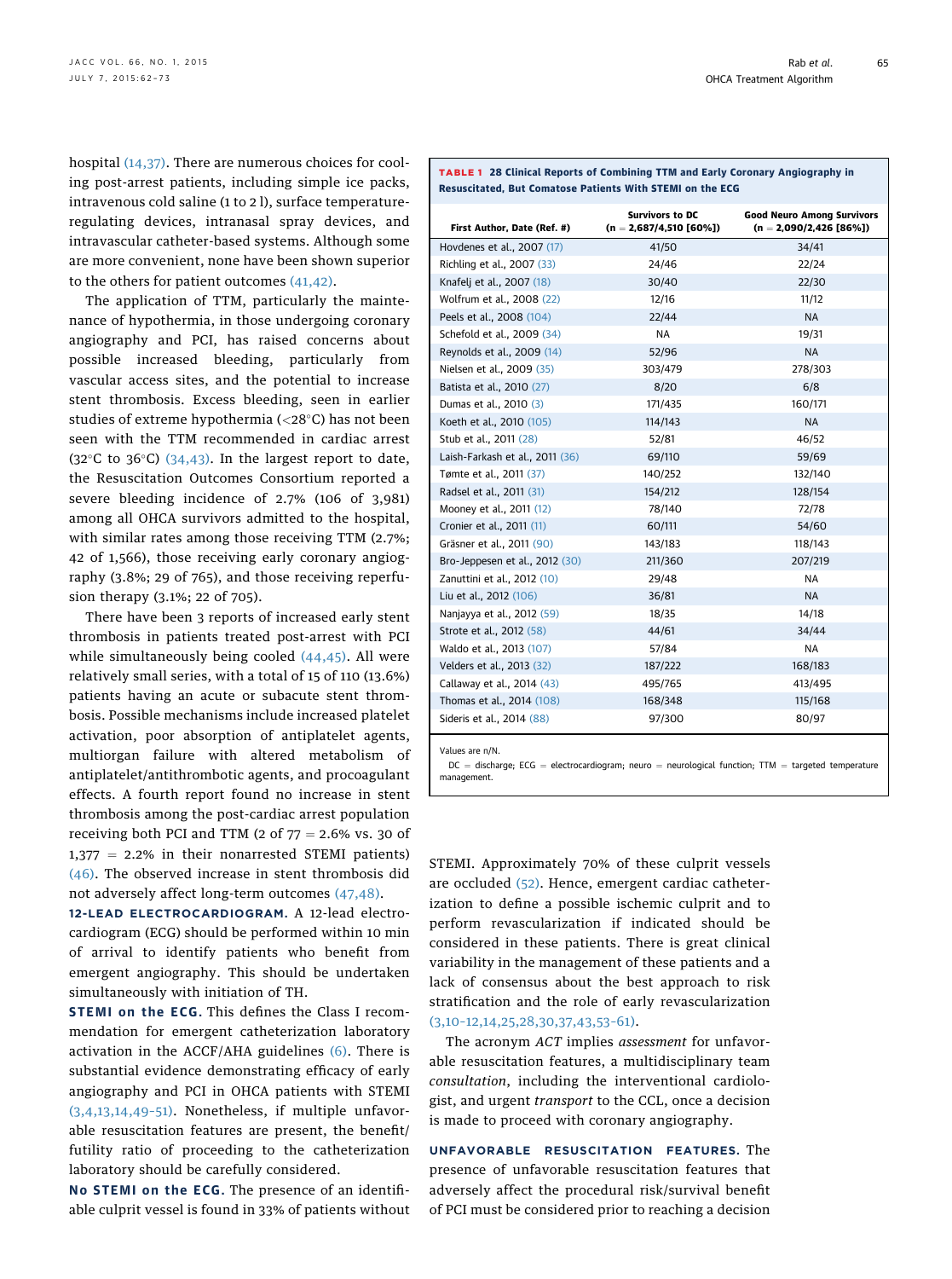to proceed with coronary angiography, especially when multiple unfavorable features are present.

Patients with unfavorable resuscitation features are less likely to benefit from coronary intervention. In these cases, individualized care and interventional cardiology consultation are strongly recommended. Multidisciplinary team members should include physicians from the emergency department, critical care unit, neurology, cardiology, and interventional cardiology. All of the following features are relative, and are not absolute predictors of poor outcomes:

- 1. Unwitnessed arrest. Extended time without systemic circulation prior to the resuscitation effort is associated with a decreased ROSC rate [\(62\)](#page-10-0) and decreased survival-to-discharge rate (63–[66\).](#page-10-0) When successful ROSC and survival are achieved after unwitnessed arrest, the rate of favorable neurological outcome is less than in those with witnessed arrest [\(65\)](#page-10-0).
- 2. Initial rhythm non-VF. Although the presence of an initial shockable rhythm, such as VT or VF, improves the likelihood of ROSC [\(6,9](#page-9-0)–11) and of a favorable outcome [\(12\)](#page-9-0) after PCI to an acute culprit artery stenosis, severe coronary artery stenosis may also be present among patients with nonshockable rhythms [\(12\).](#page-9-0) Nonshockable rhythms are associated with worse short- and long-term outcomes (62–[64,67\)](#page-10-0). Patients with an initial nonshockable rhythm that transforms into a shockable rhythm fare worse than those presenting with an initial shockable rhythm [\(68\)](#page-10-0).
- 3. No bystander cardiopulmonary resuscitation. Recent studies have confirmed that the lack of bystander cardiopulmonary resuscitation (CPR) is associated with poor long-term outcomes (62–[64\).](#page-10-0) A recent meta-analysis reported that bystanders witnessed 53% of cardiac arrests, but only 32% of cardiac arrests received CPR. Survival was 16.1% in those who received bystander CPR versus 3.9% in those who did not [\(2\).](#page-9-0)
- 4. Longer than 30 min to ROSC. Early data from inhospital cardiac arrest patients found that when the resuscitation efforts exceeded 30 min, the survival to discharge was markedly decreased [\(69\).](#page-10-0) More recent data from OHCA has demonstrated similar results [\(12\).](#page-9-0) Kamatsu et al. [\(70\)](#page-11-0) found the mean time to ROSC for those with favorable (Cerebral Performance Category 1 or 2) neurological function post-arrest to be  $18 \pm 15$  min compared with 47  $\pm$  18 min for those with unfavorable (Cerebral Performance Category 3, 4, or 5) neurological function [\(70\).](#page-11-0) Multiple logistic regression analysis showed a significant relationship with

the time interval from receipt of the emergency call (911) to ROSC. A longer time to ROSC correlated with poor neurological outcome (odds ratio [OR]: 0.86; 95% confidence interval [CI]: 0.81 to 0.92;  $p < 0.001$ ) [\(70\)](#page-11-0).

- 5. Ongoing CPR. Whereas short CPR duration (e.g., <16 min) correlates with a favorable prognosis, continuous or ongoing CPR for >30 min, especially in the presence of unwitnessed arrest, has been shown to significantly reduce the chance of survival. Additionally, studies have shown that the duration of CPR is an independent predictor of poorer functional status after OHCA [\(71\).](#page-11-0)
- 6. and 7. Evidence of unresponsive hypoperfusion and microcirculatory failure (pH and lactate levels). Cardiac arrest leads to systemic hypoperfusion with a low flow state and microcirculatory failure resulting in tissue ischemia, anaerobic metabolism, and the development of lactic acidosis  $(72)$ . Normal lactate levels are  $\langle 1 \text{ mmol/l} \rangle$ and correspond to a pH of 7.40. A lactate level of 7 mmol/l corresponds to a pH of 7.2 [\(72\)](#page-11-0) and suggests a very poor prognosis post-resuscitation. Lactic acidosis is independently associated with a 3-fold increase in mortality [\(72\)](#page-11-0) secondary to multiorgan failure, including severe anoxic brain injury with poor neurological outcome [\(73\).](#page-11-0)
	- In the PROCAT (Parisian Region Out of hospital Cardiac ArresT) study with 435 cardiac arrest patients, there were 264 nonsurvivors, of whom 112 had a lactate level  $>7$  mmol/l [\(3,32\).](#page-9-0) In postcardiac arrest patients, a pH <7.2 reflects severe acidemia, with increased risk of left ventricular dysfunction [\(74,75\)](#page-11-0) and poor neurological recovery, whereas those with a  $pH > 7.2$  had a >3-fold chance of neurological recovery [\(76,77\)](#page-11-0).
	- Severe lactic acidosis is present when the lactate level is >18 mmol/l, corresponding to a pH of 7.0 [\(72\).](#page-11-0) In the CHEER (Refractory Cardiac Arrest Treated With Mechanical CPR, Hypothermia, ECMO and Early Reperfusion) trial, 14 of the 26 enrolled patients with cardiac arrest did not survive, and their deaths were associated with a pH of 6.8 [\(78\)](#page-11-0).
- 8. Age >85 years. Although age alone is not an exclusion criterion, it is a poor prognostic indicator and should be carefully assessed (including physiological age vs. true age) before an emergent cardiac catheterization is undertaken. Although controversial, age needs to be considered, as studies suggest a worse outcome with advanced age, particularly in octogenarians [\(3,11,49,77,79\).](#page-9-0) Of 179 post-cardiac arrest patients >75 years of age treated with TH/TTM and PCI, only 33% survived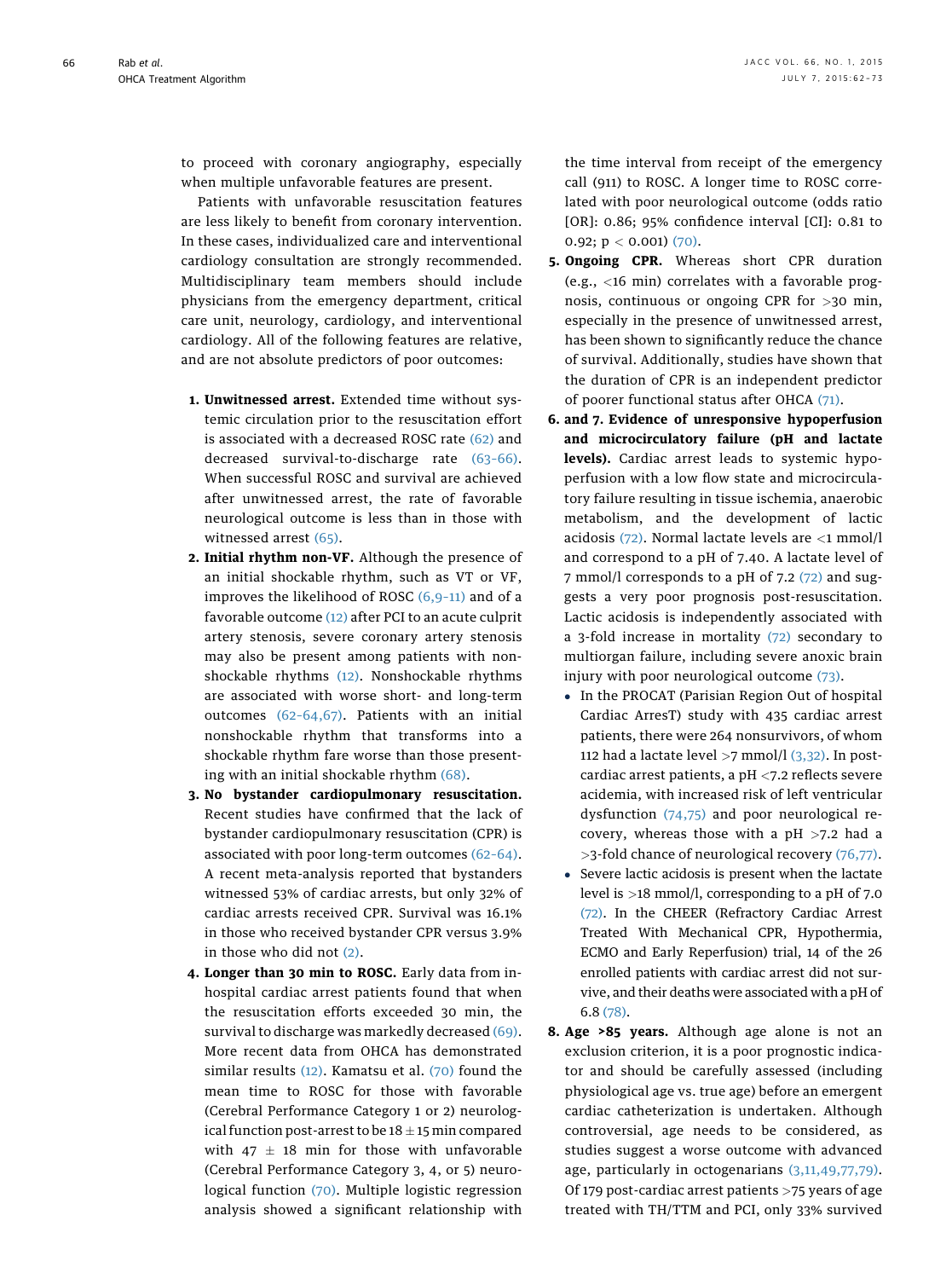to discharge and only 28% attained good functional recovery [\(77\)](#page-11-0). In a large registry of patients >85 years of age, 60% failed to achieve ROSC and the mortality rate was 90% [\(80\)](#page-11-0). A recent abstract from a Danish registry reported a successful resuscitation rate of only 25% in octogenarians (mean age 85 years) after cardiac arrest, compared with 40% among younger patients. Those octogenarians who were successfully resuscitated had a 30-day survival of 19% (compared with 45% for younger patients). However, most who survived in both groups (75% and 85%, respectively) had good functional status [\(81\)](#page-11-0). These studies illustrate the substantial effect of age on survival, but did not address the specific effect of an early invasive approach. Given the potential challenges of delineating futility among high-risk patients, we recommend careful assessment of those >85 years of age, prior to emergent activation of CCL.

- 9. End-stage renal disease on hemodialysis. Compared with the general population, patients with end-stage renal disease on dialysis are at increased risk for sudden cardiac arrest. Myocardial ischemia secondary to coronary artery disease is the primary cause of cardiac arrest. In addition to the usual triggers of cardiac arrest, hemodialysis patients may have electrolyte derangements resulting from fluid shifts or changes in pH, leading to the arrest. Survival rates for dialysis patients with cardiac arrest are dismal, with <15% of dialysis patients alive at 1 year (82–[84\)](#page-11-0). Of 729 patients who experienced cardiac arrest while in the hemodialysis unit, 310 (42.5%) were alive at 24 h, with only 80 survivors (11%) at 6 months [\(83\).](#page-11-0) There were 110 cardiac arrests at outpatient dialysis centers in Seattle, Washington, between 1990 and 2004. Only 51 patients (46%) were alive at 24 h, 26 (24%) survived to hospital discharge, and only 16 (15%) were alive at 1 year  $(84)$ . Recent reviews report mortality in excess of 60% in the first 48 h, with a 1-year mortality of 87% [\(85](#page-11-0)–87).
- 10. Noncardiac causes. Patients with cardiac arrest due to drugs, drowning, choking, acute stroke, respiratory failure, terminal cancer, and trauma are typically not appropriate candidates for emergent cardiac catheterization. Although many of these patients may have a reasonable prognosis, it is unlikely to be enhanced by early angiography.

OTHER COMORBIDITIES OR CONTRAINDICATIONS TO AGGRESSIVE TREATMENT. The effect on postarrest outcomes of other comorbidities, such as advanced dementia, chronic ventilator dependence, respiratory failure, severe frailty and disability, and

other multisystem illnesses are not well characterized within the published data. However, these conditions are likely to result in a poor outcome postresuscitation and need to be taken into consideration. Moreover, many patients with these conditions have care plans and do not wish aggressive treatment, including resuscitation. If it becomes apparent during the evaluation that a patient did not want to be resuscitated, an invasive approach should not be undertaken [\(77\)](#page-11-0).

#### IMMEDIATE CORONARY ANGIOGRAPHY IN PATIENTS WITHOUT STE ON ECG

The majority of patients resuscitated from cardiac arrest do not have STE on post-arrest ECG [\(3,12,30,56,88,89\)](#page-9-0). Although there is strong evidence to support immediate coronary angiography and PCI in patients with resuscitated cardiac arrest and STEMI, data supporting immediate coronary angiography in patients without STE is less clear.

Approximately one-fourth of patients without STE have an acute occlusion [\(25,31,52,55,58\)](#page-9-0) and nearly 60% have significant obstructive lesions [\(3,14,30,31,55,56\)](#page-9-0) ([Table 2](#page-6-0)). Clinical and electrocardiographic characteristics are poor predictors of the presence of an acutely occluded vessel. In 1 report [\(53\)](#page-10-0) of 84 patients with cardiac arrest referred for coronary angiography, the presence of chest pain preceding the arrest and the presence of STE on ECG were the only independent predictors of an acute occlusion (OR: 4.0; 95% CI: 1.3 to 10.1;  $p = 0.016$ ; and OR: 4.3; 95% CI: 1.6 to 2.0;  $p = 0.004$ , respectively). However, the positive and negative predictive values associated with the presence of 1 of these 2 factors were only 0.63 and 0.74, respectively. If both variables were present, the positive and negative predictive values were 0.87 and 0.61, respectively. More importantly, 11% of patients with an acute coronary occlusion did not have STE. These data suggest that coronary angiography remains the "gold standard" for the identification of a culprit artery that may benefit from early revascularization.

Observational studies have demonstrated that patients resuscitated from cardiac arrest and referred for early coronary angiography and/or PCI have better outcomes, as compared with patients who are conservatively treated post-arrest (3,10–[12,14,25,28,32,37,43,53](#page-9-0)–55,58,90) ([Table 3](#page-7-0)). In all but 1 of these reports, the examined population included patients with and without STE, which limits the ability to assess the prognostic effect of early angiography specifically in those patients without STE on ECG. The study by Hollenbeck et al. [\(25\)](#page-9-0) is the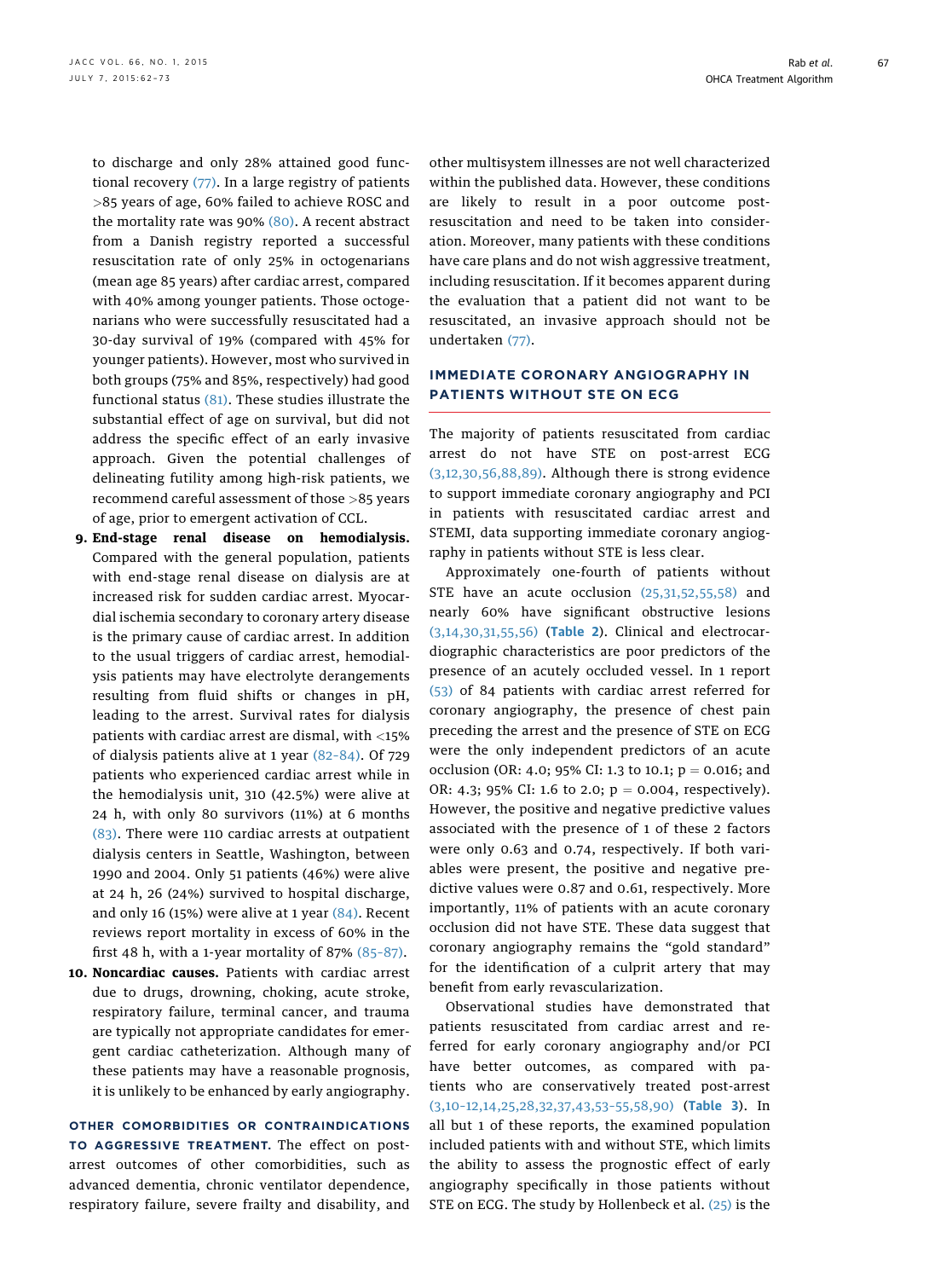<span id="page-6-0"></span>

| <b>TABLE 2</b> Angiographic Findings in Patients With Cardiac Arrest<br>and No ST-Segment Elevation on ECG |                    |                    |                             |  |  |  |  |  |  |
|------------------------------------------------------------------------------------------------------------|--------------------|--------------------|-----------------------------|--|--|--|--|--|--|
| First Author, Year (Ref. #)                                                                                | Acute<br>Occlusion | Culprit<br>Lesion* | Significant<br><b>CAD</b> † |  |  |  |  |  |  |
| Merchant et al., 2008 (55)                                                                                 | 6/17(35)           |                    | 10/17 (55)                  |  |  |  |  |  |  |
| Reynolds et al., 2009 (14)                                                                                 |                    |                    | 31/54 (57)                  |  |  |  |  |  |  |
| Anyfantakis et al., 2009 (56)                                                                              |                    |                    | 27/44(61)                   |  |  |  |  |  |  |
| Radsel et al., 2011 (31)                                                                                   | 4/54(7)            | 13/54 (24)         | 32/54 (59)                  |  |  |  |  |  |  |
| Bro-Jeppesen et al., 2012 (30)                                                                             |                    |                    | 43/82 (52)                  |  |  |  |  |  |  |
| Dumas et al., 2010 (3)                                                                                     |                    |                    | 176/301 (58)                |  |  |  |  |  |  |
| Hollenbeck et al., 2014 (25)                                                                               | 44/163 (27)        |                    |                             |  |  |  |  |  |  |
| Kern et al., 2015 (52)                                                                                     | 23                 | 33                 |                             |  |  |  |  |  |  |
| Total (%)                                                                                                  | 23                 | 29                 | 58                          |  |  |  |  |  |  |

Values are n/N (%) or %. \*Defined as acute occlusion or irregular plaque morphology with or without thrombus. †Defined according to the definition used in each study.

 $CAD =$  coronary artery disease;  $ECG =$  electrocardiogram.

only report to examine the effect of an early invasive strategy on neurological outcome and in-hospital survival in a group of patients resuscitated from cardiac arrest who did not have STE [\(25\)](#page-9-0) on ECG. In this study of 269 comatose patients after cardiac arrest due to VF or VT, 122 patients (45%) underwent "early" cardiac catheterization (defined as a procedure performed immediately after hospital admission or during hypothermia treatment). As compared with late or no catheterization, early cardiac catheterization was associated with a lower adjusted OR for inhospital mortality (OR: 0.35; 95% CI: 0.18 to 0.70;  $p = 0.003$ ). Furthermore, long-term survival and a favorable neurological outcome on follow-up were significantly higher in the group of patients referred for early catheterization (60.0% vs. 40.4%,  $p = 0.005$ ; and 60.0% vs. 39.7%,  $p = 0.004$ , respectively).

The data summarized in [Table 3](#page-7-0) support early coronary angiography in patients after cardiac arrest, irrespective of the presence or absence of STE. Although these results imply improved outcomes among patients referred for cardiac catheterization, they should be interpreted with caution due to the observational nature of the studies. Observational reports are frequently confounded and seldom adequately control for all factors affecting physicians' decisions regarding management. Randomized controlled trials of early coronary angiography versus no or late coronary angiography in patients without STE after cardiac arrest are needed. Until then, we recommend proceeding with coronary angiography in appropriate patients. The principal goal of angiography is to define the coronary anatomy and identify culprit lesions that require urgent PCI. Coronary anomalies would also be noted. If angiography is considered, it should be done early after hospital presentation. In the study by Hollenbeck et al. [\(25\),](#page-9-0) early angiography was defined as a procedure within the first 24 h. We favor a quicker time to angiography, ideally as soon as possible after the initial triage and assessment for unfavorable features (as outlined in our algorithm), with an emphasis on emergent consultation by a multidisciplinary team. Patients unlikely to benefit from coronary angiography and possible PCI should be identified early and should not proceed to the catheterization laboratory. In patients referred for angiography, the decision to proceed with PCI should be on the basis of the angiographic findings, coupled with the hemodynamic and electrical status of the patient.

#### THE CHALLENGES OF PUBLIC REPORTING

Although several states have been publicly reporting PCI outcomes for years, the passage of the Patient Protection and Affordable Care Act in 2010 increased the focus on public reporting and quality improvement. The National Quality Forum recently endorsed risk-adjusted total in-hospital PCI mortality and 30-day all-cause risk-standardized PCI mortality with STEMI and/or cardiogenic shock for public reporting [\(91\).](#page-11-0)

Although paved with noble intentions, public reporting of mortality can have unintended consequences, possibly promoting risk-averse behaviors that negatively affect the patients who potentially have the most to gain from the procedure [\(92\)](#page-11-0). Patients with OHCA and ROSC have an approximately 10-fold higher mortality rate than non–cardiac arrest patients with STEMI  $(5)$ . Furthermore, most of the mortality in this population is due to neurological complications or multiorgan failure, despite receiving appropriate care. Moreover, current risk modeling does not adequately adjust for these extremes of risk, and high volumes of cardiac arrest patients can adversely affect individual and institutional outcomes. This is particularly important in the context of lower-volume centers, where patients who are appropriately treated for OHCA can have an outsized effect on mortality rates. Public reporting inadvertently places clinicians in the difficult situation of having to choose between what may be in their patient's interest and what may be best for their own quality metrics or for their hospital's reported outcomes.

Importantly, there is little evidence that public reporting of mortality improves outcomes in PCI, especially for patients with OHCA. In fact, several studies evaluating the effect of public reporting on PCI mortality in New York, Massachusetts, and Pennsylvania suggest that risk-averse behaviors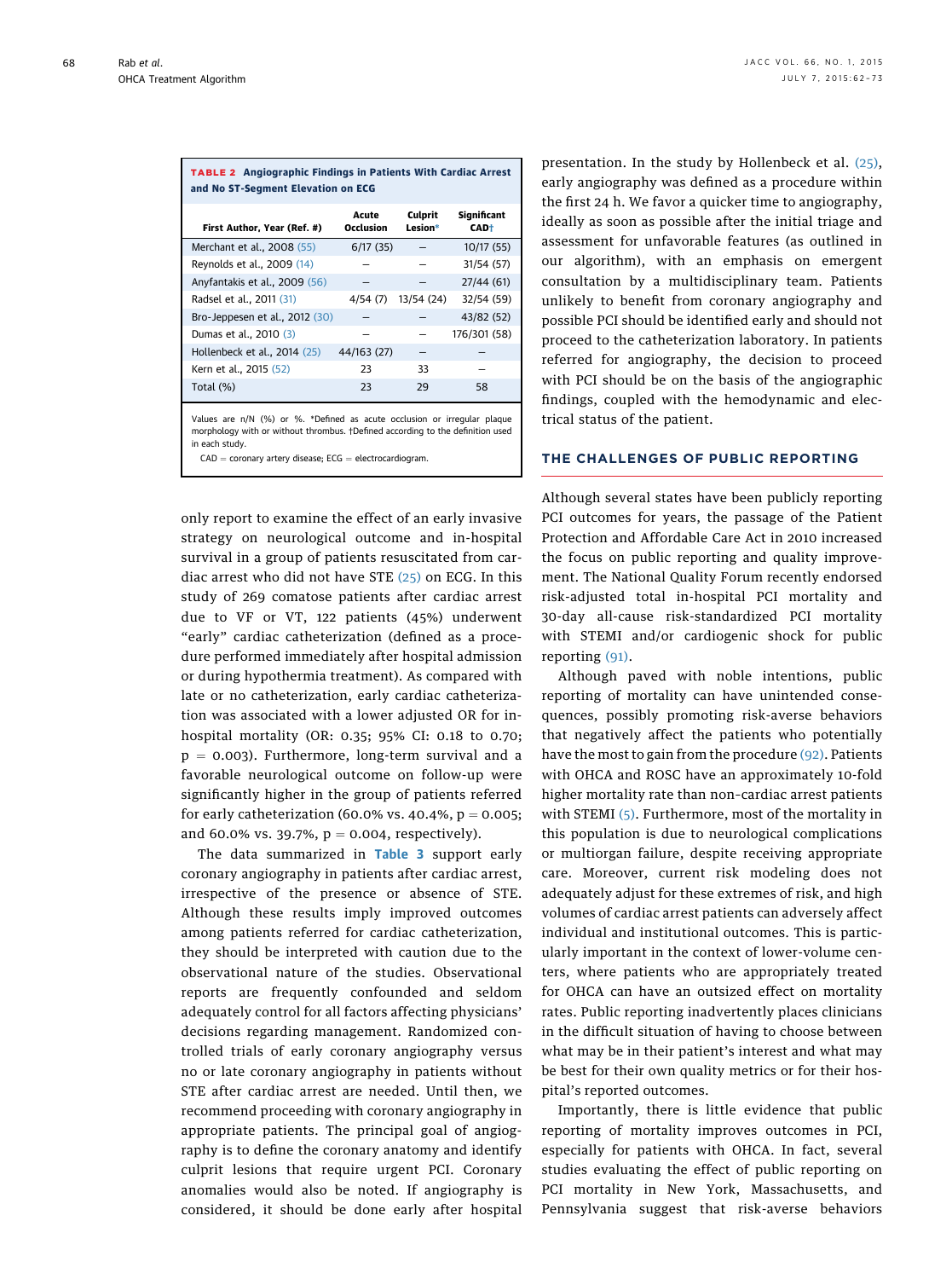<span id="page-7-0"></span>

| TABLE 3 Outcomes of Patients With Cardiac Arrest Referred for Coronary Angiography |                       |                             |                                                                   |                                        |                                |                          |                                 |                                                                                                                                                                |  |
|------------------------------------------------------------------------------------|-----------------------|-----------------------------|-------------------------------------------------------------------|----------------------------------------|--------------------------------|--------------------------|---------------------------------|----------------------------------------------------------------------------------------------------------------------------------------------------------------|--|
|                                                                                    |                       |                             | <b>Early CAG Group</b><br><b>STE, Unless Otherwise Indicated)</b> | (Includes Patients With and Without    | <b>No/Late CAG Group</b>       |                          |                                 |                                                                                                                                                                |  |
| First Author, Year (Ref. #)                                                        | No STE                |                             | PCI<br>Early CAG (% of CAG)                                       | Survival/Good<br>Outcome<br>(% of CAG) | No/Late<br>CAG                 | PCI                      | Survival/Good<br><b>Outcome</b> | <b>Comments</b>                                                                                                                                                |  |
| Spaulding et al., 1997 (53)                                                        | 49 (58)               | 84 (99)                     | 37(44)                                                            | 32 (38)                                | 1(1)                           | $\overline{\phantom{0}}$ | 0(0)                            | All patients were intended to receive CAG;<br>adjusted odds for survival with successful<br>PCI: 5.2; 95% CI: 1.1-24.5; p = 0.04.                              |  |
| Werling et al., 2006 (54)                                                          | ΝA                    | 24 (28)                     | 13 (54)                                                           | 16 (67)                                | 61(72)                         |                          | 11(18)                          | The majority of CAG patients had STEMI;<br>adjusted analysis not performed; unadjusted<br>OR for survival with CAG: 9.1; 95% CI:<br>3.6-21.5; $p < 0.0001$ .   |  |
| Merchant et al., 2008 (55)                                                         | $17(57)^*$            | 30(27)                      | 18(60)                                                            | 24 (80)                                | 80 (73)                        | $\overline{\phantom{0}}$ | 43 (54)                         | Adjusted odds for survival overall with CAG:<br>3.8; 95% Cl: 1.35-10.90; $p < 0.05$ ; in patients<br>without STE OR: 3.01; 95% CI: 0.84-10.8;<br>$p = 0.091$ . |  |
| Reynolds et al., 2009 (14)                                                         | 189 (78)              | 96 (40)                     | 48 (50)                                                           | 52 (54)                                | 145 (60)                       | -                        | 36 (25)                         | Propensity-adjusted logistic regression OR for<br>good neurological outcome with CAG: 2.16;<br>95% CI: 1.12-4.19; $p < 0.02$ .                                 |  |
| Anyfantakis et al., 2009 (56)                                                      | 49 (68)               | 72 (100)                    | 25(35)                                                            | 35 (49)                                |                                |                          | $\overline{\phantom{0}}$        | All patients studied got CAG; by multivariate<br>analysis, attempted PCI was not an independent<br>predictor of improved survival.                             |  |
| Dumas et al., 2010 (3)                                                             |                       | 301 (69) 435 (100) 202 (46) |                                                                   | 171 (39)                               |                                |                          | -                               | All patients studied got CAG; successful PCI was<br>an independent predictor of survival, adjusted<br>OR: 2.06; 95% CI: 1.16-3.66; $p = 0.013$ .               |  |
| Nanjayya et al., 2011 (59)                                                         | <b>NA</b>             | 35 (50)                     | 21(60)                                                            | 18(51)                                 | 35 (50)                        | 1(2)                     | 12(34)                          | Adjusted odds for survival with good neurological<br>outcome with CAG: 1.32; 95% CI: 0.26-7.37;<br>$p = 0.78$ .                                                |  |
| Mooney et al., 2011 (12)                                                           | 72 (51)               | 101(72)                     | 56 (55)                                                           | 63 (62)                                | 39 (29)                        | $\qquad \qquad -$        | 15 (38)                         | It is not indicated whether the use of CAG was<br>included in the multivariate analysis of factors<br>related to survival.                                     |  |
| Aurore et al., 2011 (61)                                                           | 367 (82)              | 133 (30)                    | 71 (53)                                                           | 30(23)                                 | 312 (70)                       | $\qquad \qquad -$        | 30(9.6)                         | p values for comparisons not provided.                                                                                                                         |  |
| Tømte et al., 2011 (37)                                                            | ΝA                    | 145 (83)                    | 80 (55)                                                           | 76 (52)                                | 29 (17)                        | $\overline{\phantom{0}}$ | 9(31)                           | Adjusted odds for good outcome with emergency<br>CAG: 11.21; 95% CI: 2.96-42.49; $p < 0.001$ .                                                                 |  |
| Stub et al., 2011 (28)                                                             | 46 (37)               | 82 (66)                     | 41 (50)                                                           |                                        | 43 (34)                        | $\qquad \qquad -$        | -                               | Also included conscious patients; unadjusted OR<br>for survival with CAG: 7.6; 95% CI: 3.2-17.5;<br>$p = 0.01$ . Adjusted analysis not performed.              |  |
| Strote et al., 2012 (58)                                                           | 158 (66)              | 61(25)                      | 38 (62)                                                           | 44 (72)                                | 179 (75)                       | 13 (30)†                 | 87 (49)                         | Assessed survival by terciles of likelihood of<br>getting CAG. In highest tercile group, survival<br>was higher with early CAG (73% vs. 33%;<br>$p = 0.001$ ). |  |
| Zanuttini et al., 2012 (10)                                                        | 61(66)                | 48 (52)                     | 25(52)                                                            | 29(60)                                 | 45 (48)                        | $6(33)$ <sup>+</sup>     | 21(47)                          | Adjusted odds for survival overall with successful<br>PCI: 2.32; 95% CI: 1.23-4.38; $p = 0.009$ .                                                              |  |
| Cronier et al., 2011 (11)                                                          | 61 (55)               | 91 (82)                     | 46 (51)                                                           | NA                                     |                                |                          | -                               | Only patients without hemodynamic instability got<br>CAG; adjusted OR for death with PCI: 0.30;<br>95% CI: 0.11-0.79; $p = 0.01$ .                             |  |
| Bro-Jeppesen et al., 2012 (30)                                                     | 244 (68)              | $82(34)$ *                  | $24(29)$ *                                                        | 54 (66)*                               | $162(66)$ *                    | $\overline{\phantom{0}}$ | $83(53)*$                       | Adjusted HR for mortality in with emergency<br>CAG in group without STE: 0.69; 95% CI:<br>0.4-1.2; $p = 0.18$ .                                                |  |
| Søholm et al., 2013 (60)                                                           | $1,020(84)$ 128 (13)* |                             | ΝA                                                                | NA                                     | 892 (87)*                      | NA                       | NA                              | Univariate OR for 30-day mortality with early<br>CAG: 0.35; 95% CI: 0.18-0.70; $p = 0.003$ ;<br>early CAG was not an independent predictor<br>of mortality.    |  |
| Hollenbeck et al., 2014 (25)                                                       | 269 (100) 122 (45)    |                             | 40 (33)                                                           | 80 (66)                                | $147(55)$ 16 (11) <sup>+</sup> |                          | 71 (49)                         | Adjusted OR for mortality with CAG: 0.35;<br>95% CI: 0.18-0.70; $p = 0.003$ .                                                                                  |  |
| Callaway et al., 2014 (43)                                                         | 3,408 (86) 765 (19)   |                             | 705 (92)                                                          | 495 (65)                               | 3,216 (81)                     |                          | 871 (27)                        | Adjusted OR for survival with early CAG:<br>1.69; 95% CI: 1.06-2.70                                                                                            |  |

Values are n (%). \*Among those without STE. †Among those getting CAG.

 $CAG =$  coronary angiography; CI = confidence interval; HR = hazard ratio; NA = not available; OR = odds ratio; PCI = percutaneous coronary intervention; STE = ST-segment elevation;<br>STEMI = ST-segment elevation myocardial i

related to public reporting may actually negatively affect patient outcomes. The 3 public reporting states rank 42nd, 48th, and 50th for utilization of PCI for acute myocardial infarction, a guideline-supported

indication [\(93\)](#page-11-0). Furthermore, the adjusted mortality for patients presenting with STEMI is 35% higher in states with public reporting compared with those without public reporting. This is, in part, related to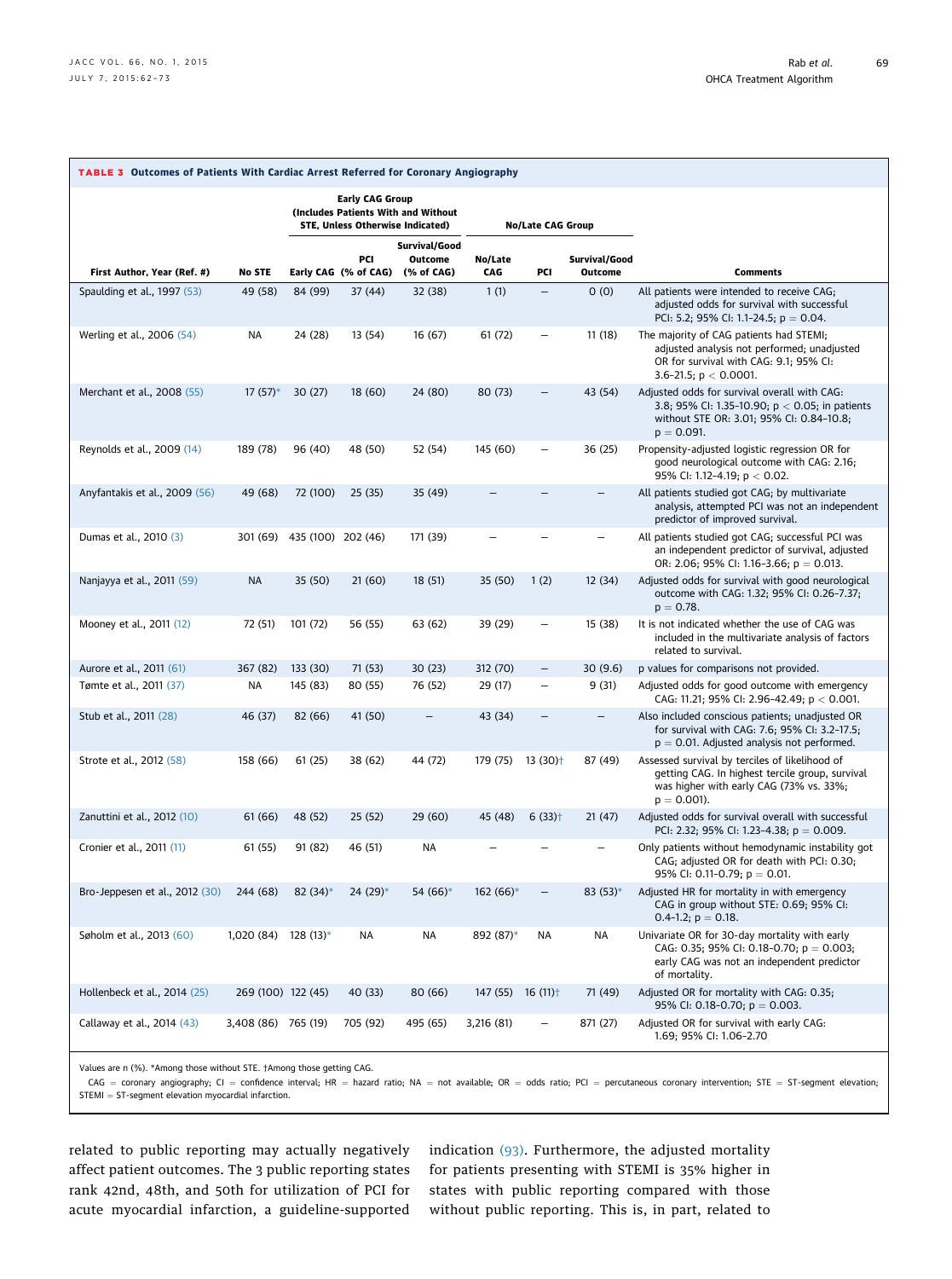lower utilization of angiography and PCI in patients with STEMI (61.8% vs. 68%; OR: 0.73; 95% CI: 0.59 to 0.89;  $p = 0.002$ ), including patients with either cardiogenic shock or cardiac arrest (41.5% vs. 46.7%; OR: 0.79; 95% CI: 0.64 to 0.98;  $p = 0.03$ ) compared with states that do not publicly report mortality outcomes. This lower utilization of revascularization and higher mortality for cardiac arrest patients in states with public reporting was echoed in an analysis of 84,121 patients from the National Inpatient Sample database [\(94\)](#page-11-0). Interestingly, in Massachusetts, the rates of PCI were similar to those in other nonreporting states prior to public reporting, but began to diverge after public reporting was implemented, strongly implicating public reporting in the decline in optimal care. Finally, being identified as a "negative outlier" in risk-adjusted mortality in Massachusetts has been associated with a significant decline in predicted mortality in subsequent years, suggesting that risk-averse behaviors led to the exclusion of critically ill patients [\(95\)](#page-11-0).

Given these limitations in public reporting of PCI mortality, especially in patients at extreme risk, such as OHCA patients, we endorse the recommendations set forth in the scientific statement from the AHA:

"OHCA cases should be tracked but not publicly reported or used for overall PCI performance ranking, which would allow accountability for their management but would not penalize highvolume cardiac resuscitation centers (CRCs) for following the 2010 AHA Guidelines for CPR and ECC. Until an adequate risk adjustment model is created to account for the numerous out-ofhospital and in-hospital variables that impact survival more than the performance of PCI, we believe that categorizing OHCA STEMI-PCI cases separately from other STEMI-PCI cases should occur. These patients should not be included in public reporting" [\(5\).](#page-9-0)

#### ETHICAL ISSUES

Ethical challenges are unavoidable in the care of acutely ill patients resuscitated from OHCA. Although these challenges cannot be eliminated, there are ways to maximize ethical decision-making regarding angiography/PCI in this context.

First, there is an ethical imperative for rigorous research to inform decisions, particularly given heterogeneous practice patterns and varied standards of care. Randomized trials for treatment of cardiac arrest and other critical illnesses are at times controversial, largely due to ethical challenges regarding informed

consent [\(96,97\).](#page-11-0) However, regulations exist to facilitate these trials under an exception from informed consent [\(98,99\).](#page-11-0) These regulations balance the need for research with important protections for patients and communities, and trials conducted under these regulations have resulted in significant insights and improvements in cardiac arrest care  $(1,24)$ .

Second, decision-making in treatment of OHCA requires confronting issues of futility. The proposed algorithm highlights factors that may help to define when angiography/PCI is most likely futile. For example, a combination of comorbidities, advanced age, and prolonged ischemia (as indicated by severe lactic acidosis or long resuscitative efforts) may signify a high enough chance of multiorgan failure or anoxic brain injury that the incremental benefit of restoring coronary perfusion is truly minimal. However, these predictors are imperfect, and it is unknown how many unfavorable resuscitation features result in futility. Moreover, there are no established thresholds for what chance of a favorable outcome warrants aggressive treatment. If an intervention improves expected survival with good neurological status from 10% to 20%, many physicians or patients would likely not consider it futile, although the prognosis remains dismal. In contrast, an improvement from 1% to 2% represents the same relative benefit, but is likely futile.

Determinations of futility problematically involve quantitative and qualitative assessments with marked heterogeneity among providers. Most importantly, they require judging the value of different outcomes [\(100](#page-11-0)–103). In cardiac arrest, these judgments must be made without discussing the issues directly with the patient. Three key ethical implications must be emphasized in the context of futility in OHCA: 1) first, the unavoidable need for clinical judgment; 2) the need for better data and prognostic tools; and 3) the need for transparent discussion at the practice and policy levels about what characterizes appropriate or futile care. These discussions should substantially inform policies regarding reporting practices and quality metrics.

Finally, post-arrest care must involve assessing the patient's likely preferences. A key component of pausing to individualize care is an attempt to contact family or other proxy decision-makers to assess whether aggressive treatment is consistent with the patient's values or preferences. If pre-existing advance directives or do not resuscitate orders are revealed, they should be respected. Perhaps most importantly, direct and honest communication with proxy decision-makers is essential to preserving transparency and trust, and maximizing compatibility of decisions with patients' values and goals.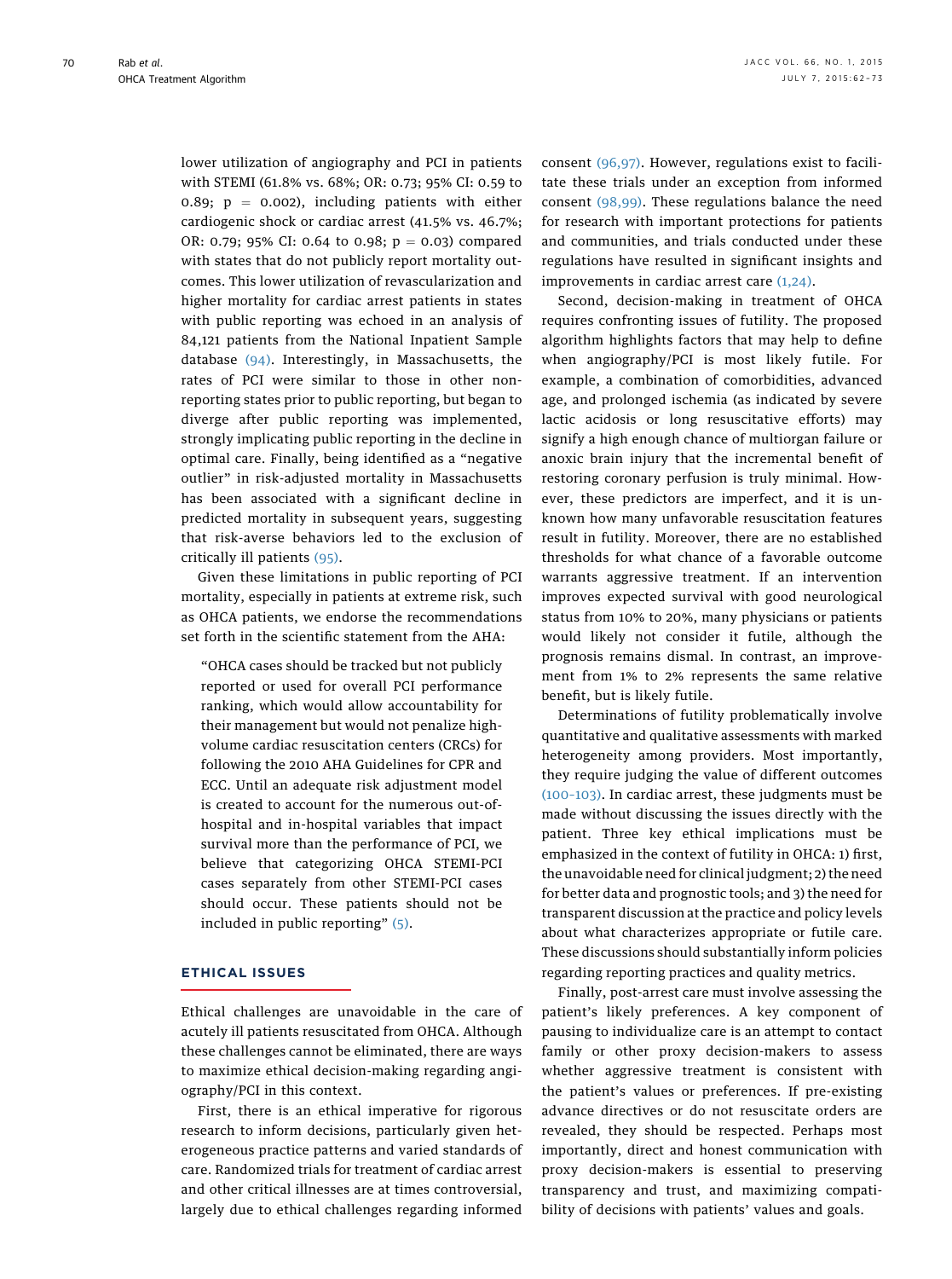#### <span id="page-9-0"></span>**CONCLUSIONS**

- 1. We propose an easily implementable algorithm to identify resuscitated comatose patients after cardiac arrest who are appropriate candidates for emergent coronary angiography.
- 2. Urgent consultation and evaluation by a multidisciplinary team, including the interventional cardiologist, should occur before the patient is transferred to the CCL.
- 3. Early initiation of TTM is strongly recommended.
- 4. We emphasize our viewpoint and explicitly recommend without reservation that PCI outcomes

in cardiac arrest patients not be included in public reporting. A national platform for tracking outcomes of cardiac arrest patients undergoing PCI is needed and should distinguish patients with and without ST-segment elevation.

5. Randomized controlled trials of early PCI in post– cardiac arrest patients without ST-segment elevation are needed.

REPRINT REQUESTS AND CORRESPONDENCE: Dr. Tanveer Rab, Emory University Hospital, 1364 Clifton Road Northeast, F-606, Atlanta, Georgia 30322. E-mail: [srab@emory.edu.](mailto:srab@emory.edu)

#### REFERENCES

1. [Hallstrom AP, Ornato JP, Weisfeldt M, et al., for](http://refhub.elsevier.com/S0735-1097(15)02276-7/sref1) the Public Access Defi[brillation Trial Investigators.](http://refhub.elsevier.com/S0735-1097(15)02276-7/sref1) Public-access defi[brillation and survival after out](http://refhub.elsevier.com/S0735-1097(15)02276-7/sref1)[of-hospital cardiac arrest. N Engl J Med 2004;351:](http://refhub.elsevier.com/S0735-1097(15)02276-7/sref1) [637](http://refhub.elsevier.com/S0735-1097(15)02276-7/sref1)–46.

2. [Sasson C, Rogers MA, Dahl J, et al. Predictors of](http://refhub.elsevier.com/S0735-1097(15)02276-7/sref2) [survival from out-of-hospital cardiac arrest: a](http://refhub.elsevier.com/S0735-1097(15)02276-7/sref2) [systematic review and meta-analysis. Circ Car](http://refhub.elsevier.com/S0735-1097(15)02276-7/sref2)[diovasc Qual Outcomes 2010;3:63](http://refhub.elsevier.com/S0735-1097(15)02276-7/sref2)–81.

3. [Dumas F, Cariou A, Manzo-Silberman S, et al.](http://refhub.elsevier.com/S0735-1097(15)02276-7/sref3) [Immediate percutaneous coronary intervention is](http://refhub.elsevier.com/S0735-1097(15)02276-7/sref3) [associated with better survival after out-of](http://refhub.elsevier.com/S0735-1097(15)02276-7/sref3)[hospital cardiac arrest: insights from the PROCAT](http://refhub.elsevier.com/S0735-1097(15)02276-7/sref3) [\(Parisian Region Out of hospital Cardiac ArresT\)](http://refhub.elsevier.com/S0735-1097(15)02276-7/sref3) [registry. Circ Cardiovasc Interv 2010;3:200](http://refhub.elsevier.com/S0735-1097(15)02276-7/sref3)–7.

4. [Bendz B, Eritsland J, Nakstad AR, et al. Long](http://refhub.elsevier.com/S0735-1097(15)02276-7/sref4)[term prognosis after out-of-hospital cardiac arrest](http://refhub.elsevier.com/S0735-1097(15)02276-7/sref4) [and primary percutaneous coronary intervention.](http://refhub.elsevier.com/S0735-1097(15)02276-7/sref4) [Resuscitation 2004;63:49](http://refhub.elsevier.com/S0735-1097(15)02276-7/sref4)–53.

5. [Peberdy MA, Donnino MW, Callaway CW, et al.,](http://refhub.elsevier.com/S0735-1097(15)02276-7/sref5) [for the American Heart Association Emergency](http://refhub.elsevier.com/S0735-1097(15)02276-7/sref5) [Cardiovascular Care Committee and the Council on](http://refhub.elsevier.com/S0735-1097(15)02276-7/sref5) [Cardiopulmonary, Critical Care, Perioperative and](http://refhub.elsevier.com/S0735-1097(15)02276-7/sref5) [Resuscitation. Impact of percutaneous coronary inter](http://refhub.elsevier.com/S0735-1097(15)02276-7/sref5)[vention performance reporting on cardiac resuscitation](http://refhub.elsevier.com/S0735-1097(15)02276-7/sref5) centers: a scientifi[c statement from the American](http://refhub.elsevier.com/S0735-1097(15)02276-7/sref5) [Heart Association. Circulation 2013;128:762](http://refhub.elsevier.com/S0735-1097(15)02276-7/sref5)–73.

6. O'[Gara PT, Kushner FG, Ascheim DD, et al. 2013](http://refhub.elsevier.com/S0735-1097(15)02276-7/sref6) [ACCF/AHA guideline for the management of ST](http://refhub.elsevier.com/S0735-1097(15)02276-7/sref6)[elevation myocardial infarction: a report of the](http://refhub.elsevier.com/S0735-1097(15)02276-7/sref6) [American College of Cardiology Foundation/](http://refhub.elsevier.com/S0735-1097(15)02276-7/sref6) [American Heart Association Task Force on Practice](http://refhub.elsevier.com/S0735-1097(15)02276-7/sref6) [Guidelines. J Am Coll Cardiol 2013;61:e78](http://refhub.elsevier.com/S0735-1097(15)02276-7/sref6)–140.

7. [Gorjup V, Radsel P, Kocjancic ST, et al.](http://refhub.elsevier.com/S0735-1097(15)02276-7/sref7) [Acute ST-elevation myocardial infarction after](http://refhub.elsevier.com/S0735-1097(15)02276-7/sref7) [successful cardiopulmonary resuscitation. Resus](http://refhub.elsevier.com/S0735-1097(15)02276-7/sref7)[citation 2007;72:379](http://refhub.elsevier.com/S0735-1097(15)02276-7/sref7)–85.

8. [Noc M, Fajadet J, Lassen JF, et al. Invasive](http://refhub.elsevier.com/S0735-1097(15)02276-7/sref8) [coronary treatment strategies for out-of-hospital](http://refhub.elsevier.com/S0735-1097(15)02276-7/sref8) [cardiac arrest: a consensus statement from the](http://refhub.elsevier.com/S0735-1097(15)02276-7/sref8) [European Association for Percutaneous Cardio](http://refhub.elsevier.com/S0735-1097(15)02276-7/sref8)[vascular Interventions \(EAPCI\)/Stent for Life \(SFL\)](http://refhub.elsevier.com/S0735-1097(15)02276-7/sref8) [groups. EuroIntervention 2014;10:31](http://refhub.elsevier.com/S0735-1097(15)02276-7/sref8)–7.

9. [Field JM, Hazinski MF, Sayre MR, et al. Part 1:](http://refhub.elsevier.com/S0735-1097(15)02276-7/sref9) [executive summary: 2010 American Heart Associ](http://refhub.elsevier.com/S0735-1097(15)02276-7/sref9)[ation Guidelines for Cardiopulmonary Resuscitation](http://refhub.elsevier.com/S0735-1097(15)02276-7/sref9) [and Emergency Cardiovascular Care. Circulation](http://refhub.elsevier.com/S0735-1097(15)02276-7/sref9) [2010;122 18 Suppl 3:S640](http://refhub.elsevier.com/S0735-1097(15)02276-7/sref9)–56.

10. [Zanuttini D, Armellini I, Nucifora G, et al.](http://refhub.elsevier.com/S0735-1097(15)02276-7/sref10) [Impact of emergency coronary angiography on in](http://refhub.elsevier.com/S0735-1097(15)02276-7/sref10)[hospital outcome of unconscious survivors after](http://refhub.elsevier.com/S0735-1097(15)02276-7/sref10) [out-of-hospital cardiac arrest. Am J Cardiol 2012;](http://refhub.elsevier.com/S0735-1097(15)02276-7/sref10) [110:1723](http://refhub.elsevier.com/S0735-1097(15)02276-7/sref10)–8.

11. [Cronier P, Vignon P, Bouferrache K, et al.](http://refhub.elsevier.com/S0735-1097(15)02276-7/sref11) [Impact of routine percutaneous coronary inter](http://refhub.elsevier.com/S0735-1097(15)02276-7/sref11)[vention after out-of-hospital cardiac arrest due to](http://refhub.elsevier.com/S0735-1097(15)02276-7/sref11) ventricular fi[brillation. Critical Care 2011;15:R122](http://refhub.elsevier.com/S0735-1097(15)02276-7/sref11).

12. [Mooney MR, Unger BT, Boland LL, et al.](http://refhub.elsevier.com/S0735-1097(15)02276-7/sref12) [Therapeutic hypothermia after out-of-hospital](http://refhub.elsevier.com/S0735-1097(15)02276-7/sref12) [cardiac arrest: evaluation of a regional system to](http://refhub.elsevier.com/S0735-1097(15)02276-7/sref12) [increase access to cooling. Circulation 2011;124:](http://refhub.elsevier.com/S0735-1097(15)02276-7/sref12) [206](http://refhub.elsevier.com/S0735-1097(15)02276-7/sref12)–14.

13. Garot P. Lefevre T. Eltchaninoff H, et al. Six[month outcome of emergency percutaneous cor](http://refhub.elsevier.com/S0735-1097(15)02276-7/sref13)[onary intervention in resuscitated patients after](http://refhub.elsevier.com/S0735-1097(15)02276-7/sref13) [cardiac arrest complicating ST-elevation myocar](http://refhub.elsevier.com/S0735-1097(15)02276-7/sref13)[dial infarction. Circulation 2007;115:1354](http://refhub.elsevier.com/S0735-1097(15)02276-7/sref13)–62.

14. [Reynolds JC, Callaway CW, El Khoudary SR,](http://refhub.elsevier.com/S0735-1097(15)02276-7/sref14) [et al. Coronary angiography predicts improved](http://refhub.elsevier.com/S0735-1097(15)02276-7/sref14) [outcome following cardiac arrest: propensity](http://refhub.elsevier.com/S0735-1097(15)02276-7/sref14)[adjusted analysis. J Intensive Care Med 2009;24:](http://refhub.elsevier.com/S0735-1097(15)02276-7/sref14) [179](http://refhub.elsevier.com/S0735-1097(15)02276-7/sref14)–86.

15. [Kern KB. Optimal treatment of patients sur](http://refhub.elsevier.com/S0735-1097(15)02276-7/sref15)[viving out-of-hospital cardiac arrest. J Am Coll](http://refhub.elsevier.com/S0735-1097(15)02276-7/sref15) [Cardiol Intv 2012;5:597](http://refhub.elsevier.com/S0735-1097(15)02276-7/sref15)–605.

16. [Bernard SA, Gray TW, Buist MD, et al. Treat](http://refhub.elsevier.com/S0735-1097(15)02276-7/sref16)[ment of comatose survivors of out-of-hospital](http://refhub.elsevier.com/S0735-1097(15)02276-7/sref16) [cardiac arrest with induced hypothermia. N Engl](http://refhub.elsevier.com/S0735-1097(15)02276-7/sref16) [J Med 2002;346:557](http://refhub.elsevier.com/S0735-1097(15)02276-7/sref16)–63.

17. [Hovdenes J, Laake JH, Aaberge L, et al. Ther](http://refhub.elsevier.com/S0735-1097(15)02276-7/sref17)[apeutic hypothermia after out-of-hospital cardiac](http://refhub.elsevier.com/S0735-1097(15)02276-7/sref17) [arrest: experiences with patients treated with](http://refhub.elsevier.com/S0735-1097(15)02276-7/sref17) [percutaneous coronary intervention and cardio](http://refhub.elsevier.com/S0735-1097(15)02276-7/sref17)[genic shock. Acta Anaesthesiol Scand 2007;51:](http://refhub.elsevier.com/S0735-1097(15)02276-7/sref17) [137](http://refhub.elsevier.com/S0735-1097(15)02276-7/sref17)–42.

18. [Knafelj R, Radsel P, Ploj T, et al. Primary](http://refhub.elsevier.com/S0735-1097(15)02276-7/sref18) [percutaneous coronary intervention and mild](http://refhub.elsevier.com/S0735-1097(15)02276-7/sref18) [induced hypothermia in comatose survivors of](http://refhub.elsevier.com/S0735-1097(15)02276-7/sref18) ventricular fi[brillation with ST-elevation acute](http://refhub.elsevier.com/S0735-1097(15)02276-7/sref18) [myocardial infarction. Resuscitation 2007;74:](http://refhub.elsevier.com/S0735-1097(15)02276-7/sref18) [227](http://refhub.elsevier.com/S0735-1097(15)02276-7/sref18)–34.

19. [Noc M, Radsel P. Urgent invasive coronary](http://refhub.elsevier.com/S0735-1097(15)02276-7/sref19) [strategy in patients with sudden cardiac arrest.](http://refhub.elsevier.com/S0735-1097(15)02276-7/sref19) [Curr Opin Crit Care 2008;14:287](http://refhub.elsevier.com/S0735-1097(15)02276-7/sref19)–91.

20. [Rossetti AO, Oddo M, Logroscino G, et al.](http://refhub.elsevier.com/S0735-1097(15)02276-7/sref20) [Prognostication after cardiac arrest and hypo](http://refhub.elsevier.com/S0735-1097(15)02276-7/sref20)[thermia: a prospective study. Ann Neurol 2010;67:](http://refhub.elsevier.com/S0735-1097(15)02276-7/sref20) [301](http://refhub.elsevier.com/S0735-1097(15)02276-7/sref20)–7.

21. [Sunde K, Pytte M, Jacobsen D, et al. Imple](http://refhub.elsevier.com/S0735-1097(15)02276-7/sref21)[mentation of a standardised treatment protocol](http://refhub.elsevier.com/S0735-1097(15)02276-7/sref21) [for post resuscitation care after out-of-hospital](http://refhub.elsevier.com/S0735-1097(15)02276-7/sref21) [cardiac arrest. Resuscitation 2007;73:29](http://refhub.elsevier.com/S0735-1097(15)02276-7/sref21)–39.

22. [Wolfrum S, Pierau C, Radke PW, et al. Mild](http://refhub.elsevier.com/S0735-1097(15)02276-7/sref22) [therapeutic hypothermia in patients after out-of](http://refhub.elsevier.com/S0735-1097(15)02276-7/sref22)[hospital cardiac arrest due to acute ST-segment](http://refhub.elsevier.com/S0735-1097(15)02276-7/sref22) [elevation myocardial infarction undergoing im](http://refhub.elsevier.com/S0735-1097(15)02276-7/sref22)[mediate percutaneous coronary intervention. Crit](http://refhub.elsevier.com/S0735-1097(15)02276-7/sref22) [Care Med 2008;36:1780](http://refhub.elsevier.com/S0735-1097(15)02276-7/sref22)–6.

23. [Zimmermann S, Flachskampf FA, Schneider R,](http://refhub.elsevier.com/S0735-1097(15)02276-7/sref23) [et al. Mild therapeutic hypothermia after out-of](http://refhub.elsevier.com/S0735-1097(15)02276-7/sref23)[hospital cardiac arrest complicating ST-elevation](http://refhub.elsevier.com/S0735-1097(15)02276-7/sref23) [myocardial infarction: long-term results in clin](http://refhub.elsevier.com/S0735-1097(15)02276-7/sref23)[ical practice. Clin Cardiol 2013;36:414](http://refhub.elsevier.com/S0735-1097(15)02276-7/sref23)–21.

24. [Nielsen N, Wetterslev J, Cronberg T, et al., for](http://refhub.elsevier.com/S0735-1097(15)02276-7/sref24) [the TTM Trial Investigators. Targeted temperature](http://refhub.elsevier.com/S0735-1097(15)02276-7/sref24) [management at 33](http://refhub.elsevier.com/S0735-1097(15)02276-7/sref24)°[C versus 36](http://refhub.elsevier.com/S0735-1097(15)02276-7/sref24)°[C after cardiac](http://refhub.elsevier.com/S0735-1097(15)02276-7/sref24) [arrest. N Engl J Med 2013;369:2197](http://refhub.elsevier.com/S0735-1097(15)02276-7/sref24)–206.

25. [Hollenbeck RD, McPherson JA, Mooney MR,](http://refhub.elsevier.com/S0735-1097(15)02276-7/sref25) [et al. Early cardiac catheterization is associated](http://refhub.elsevier.com/S0735-1097(15)02276-7/sref25) [with improved survival in comatose survivors of](http://refhub.elsevier.com/S0735-1097(15)02276-7/sref25) [cardiac arrest without STEMI. Resuscitation 2014;](http://refhub.elsevier.com/S0735-1097(15)02276-7/sref25) [85:88](http://refhub.elsevier.com/S0735-1097(15)02276-7/sref25)–95.

26. [Hypothermia after Cardiac Arrest Study Group.](http://refhub.elsevier.com/S0735-1097(15)02276-7/sref26) [Mild therapeutic hypothermia to improve the](http://refhub.elsevier.com/S0735-1097(15)02276-7/sref26) [neurologic outcome after cardiac arrest. N Engl J](http://refhub.elsevier.com/S0735-1097(15)02276-7/sref26) [Med 2002;346:549](http://refhub.elsevier.com/S0735-1097(15)02276-7/sref26)–56.

27. [Batista LM, Lima FO, Januzzi JL Jr., et al.](http://refhub.elsevier.com/S0735-1097(15)02276-7/sref27) [Feasibility and safety of combined percutaneous](http://refhub.elsevier.com/S0735-1097(15)02276-7/sref27) [coronary intervention and therapeutic hypother](http://refhub.elsevier.com/S0735-1097(15)02276-7/sref27)[mia following cardiac arrest. Resuscitation 2010;](http://refhub.elsevier.com/S0735-1097(15)02276-7/sref27) [81:398](http://refhub.elsevier.com/S0735-1097(15)02276-7/sref27)–403.

28. [Stub D, Hengel C, Chan W, et al. Usefulness of](http://refhub.elsevier.com/S0735-1097(15)02276-7/sref28) [cooling and coronary catheterization to improve](http://refhub.elsevier.com/S0735-1097(15)02276-7/sref28) [survival in out-of-hospital cardiac arrest. Am J](http://refhub.elsevier.com/S0735-1097(15)02276-7/sref28) [Cardiol 2011;107:522](http://refhub.elsevier.com/S0735-1097(15)02276-7/sref28)–7.

29. Kim F. Nichol G. Maynard C. et al. Effect of [prehospital induction of mild hypothermia on](http://refhub.elsevier.com/S0735-1097(15)02276-7/sref29)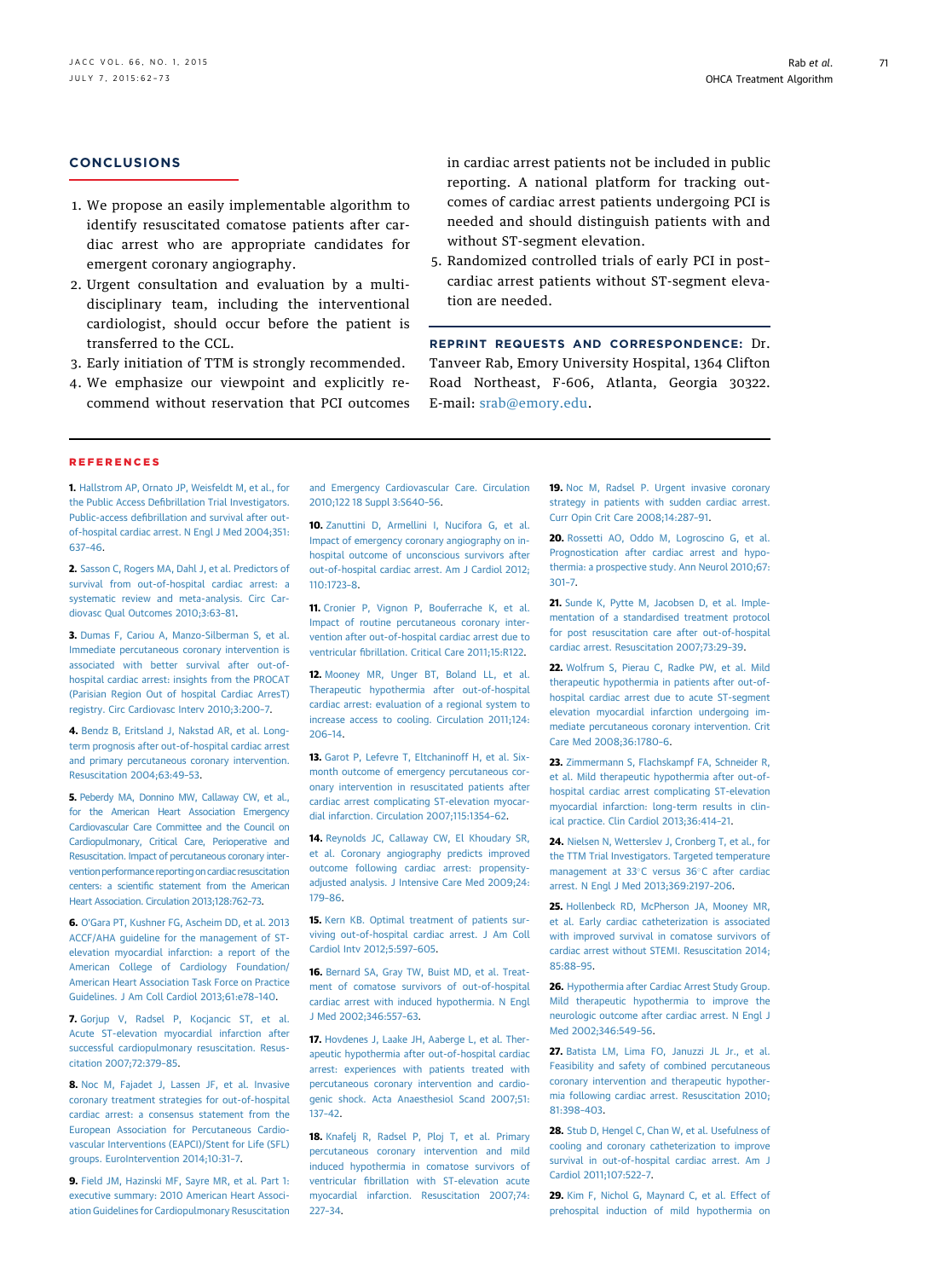<span id="page-10-0"></span>[survival and neurological status among adults](http://refhub.elsevier.com/S0735-1097(15)02276-7/sref29) [with cardiac arrest: a randomized clinical trial.](http://refhub.elsevier.com/S0735-1097(15)02276-7/sref29) [JAMA 2014;311:45](http://refhub.elsevier.com/S0735-1097(15)02276-7/sref29)–52.

30. [Bro-Jeppesen J, Kjaergaard J, Wanscher M,](http://refhub.elsevier.com/S0735-1097(15)02276-7/sref30) [et al. Emergency coronary angiography in coma](http://refhub.elsevier.com/S0735-1097(15)02276-7/sref30)[tose cardiac arrest patients: do real-life experi](http://refhub.elsevier.com/S0735-1097(15)02276-7/sref30)[ences support the guidelines? Eur Heart J Acute](http://refhub.elsevier.com/S0735-1097(15)02276-7/sref30) [Cardiovasc Care 2012;1:291](http://refhub.elsevier.com/S0735-1097(15)02276-7/sref30)–301.

31. [Radsel P, Knafelj R, Kocjancic S, et al. Angio](http://refhub.elsevier.com/S0735-1097(15)02276-7/sref31)[graphic characteristics of coronary disease and](http://refhub.elsevier.com/S0735-1097(15)02276-7/sref31) [postresuscitation electrocardiograms in patients](http://refhub.elsevier.com/S0735-1097(15)02276-7/sref31) [with aborted cardiac arrest outside a hospital. Am](http://refhub.elsevier.com/S0735-1097(15)02276-7/sref31) [J Cardiol 2011;108:634](http://refhub.elsevier.com/S0735-1097(15)02276-7/sref31)–8.

32. [Velders MA, van Boven N, Boden H, et al. As](http://refhub.elsevier.com/S0735-1097(15)02276-7/sref32)[sociation between angiographic culprit lesion and](http://refhub.elsevier.com/S0735-1097(15)02276-7/sref32) [out-of-hospital cardiac arrest in ST-elevation](http://refhub.elsevier.com/S0735-1097(15)02276-7/sref32) [myocardial infarction patients. Resuscitation](http://refhub.elsevier.com/S0735-1097(15)02276-7/sref32) [2013;84:1530](http://refhub.elsevier.com/S0735-1097(15)02276-7/sref32)–5.

33. [Richling N, Herkner H, Holzer M, et al.](http://refhub.elsevier.com/S0735-1097(15)02276-7/sref33) [Thrombolytic therapy vs primary percutaneous](http://refhub.elsevier.com/S0735-1097(15)02276-7/sref33) [intervention after ventricular](http://refhub.elsevier.com/S0735-1097(15)02276-7/sref33) fibrillation cardiac [arrest due to acute ST-segment elevation](http://refhub.elsevier.com/S0735-1097(15)02276-7/sref33) [myocardial infarction and its effect on outcome.](http://refhub.elsevier.com/S0735-1097(15)02276-7/sref33) [Am J Emergency Med 2007;25:545](http://refhub.elsevier.com/S0735-1097(15)02276-7/sref33)–50.

34. [Schefold JC, Storm C, Joerres A, et al. Mild](http://refhub.elsevier.com/S0735-1097(15)02276-7/sref34) [therapeutic hypothermia after cardiac arrest and](http://refhub.elsevier.com/S0735-1097(15)02276-7/sref34) [the risk of bleeding in patients with acute myocar](http://refhub.elsevier.com/S0735-1097(15)02276-7/sref34)[dial infarction. Int J Cardiol 2009;132:387](http://refhub.elsevier.com/S0735-1097(15)02276-7/sref34)–91.

35. [Nielsen N, Hovdenes J, Nilsson F, et al., for the](http://refhub.elsevier.com/S0735-1097(15)02276-7/sref35) [Hypothermia Network. Outcome, timing and](http://refhub.elsevier.com/S0735-1097(15)02276-7/sref35) [adverse events in therapeutic hypothermia after](http://refhub.elsevier.com/S0735-1097(15)02276-7/sref35) [out-of-hospital cardiac arrest. Acta Aneasthesiol](http://refhub.elsevier.com/S0735-1097(15)02276-7/sref35) [Scand 2009;53:926](http://refhub.elsevier.com/S0735-1097(15)02276-7/sref35)–34.

36. [Laish-Farkash A, Matetzky S, Oieru D, et al.](http://refhub.elsevier.com/S0735-1097(15)02276-7/sref36) [Usefulness of mild therapeutic hypothermia for](http://refhub.elsevier.com/S0735-1097(15)02276-7/sref36) [hospitalized comatose patients having out-of](http://refhub.elsevier.com/S0735-1097(15)02276-7/sref36)[hospital cardiac arrest. Am J Cardiol 2011;108:](http://refhub.elsevier.com/S0735-1097(15)02276-7/sref36) [173](http://refhub.elsevier.com/S0735-1097(15)02276-7/sref36)–8.

37. [Tømte Ø, Andersen GØ, Jacobsen D, et al.](http://refhub.elsevier.com/S0735-1097(15)02276-7/sref37) [Strong and weak aspects of an established post](http://refhub.elsevier.com/S0735-1097(15)02276-7/sref37)[resuscitation treatment protocol](http://refhub.elsevier.com/S0735-1097(15)02276-7/sref37)—a five-year [observational study. Resuscitation 2011;82:](http://refhub.elsevier.com/S0735-1097(15)02276-7/sref37) [1186](http://refhub.elsevier.com/S0735-1097(15)02276-7/sref37)–93.

38. O'[Connor RE, Bossaert L, Arntz H-R, et al., for](http://refhub.elsevier.com/S0735-1097(15)02276-7/sref38) [the Acute Coronary Syndrome Chapter Collabora](http://refhub.elsevier.com/S0735-1097(15)02276-7/sref38)[tors. Part 9: Acute Coronary Syndromes: 2010](http://refhub.elsevier.com/S0735-1097(15)02276-7/sref38) [International Consensus on Cardiopulmonary](http://refhub.elsevier.com/S0735-1097(15)02276-7/sref38) [Resuscitation and Emergency Cardiovascular Care](http://refhub.elsevier.com/S0735-1097(15)02276-7/sref38) [Science With Treatment Recommendations. Cir](http://refhub.elsevier.com/S0735-1097(15)02276-7/sref38)[culation 2010;122 16 Suppl 2:S422](http://refhub.elsevier.com/S0735-1097(15)02276-7/sref38)–65.

39. O'[Connor RE, Brady W, Brooks SC, et al. Part](http://refhub.elsevier.com/S0735-1097(15)02276-7/sref39) [10: Acute coronary syndromes: 2010 American](http://refhub.elsevier.com/S0735-1097(15)02276-7/sref39) [Heart Association guidelines for cardiopulmonary](http://refhub.elsevier.com/S0735-1097(15)02276-7/sref39) [resuscitation and emergency cardiovascular care.](http://refhub.elsevier.com/S0735-1097(15)02276-7/sref39) [Circulation 2010;122 16 Suppl 2:S787](http://refhub.elsevier.com/S0735-1097(15)02276-7/sref39)–817.

40. [Authors/Task Force Members, Steg PG,](http://refhub.elsevier.com/S0735-1097(15)02276-7/sref40) [James SK, et al. ESC guidelines for the manage](http://refhub.elsevier.com/S0735-1097(15)02276-7/sref40)[ment of acute myocardial infarction in patients](http://refhub.elsevier.com/S0735-1097(15)02276-7/sref40) [presenting with ST-segment elevation. Eur Heart J](http://refhub.elsevier.com/S0735-1097(15)02276-7/sref40) [2012;33:2569](http://refhub.elsevier.com/S0735-1097(15)02276-7/sref40)–619.

41. [Heard KJ, Peberdy MA, Sayre MR, et al.](http://refhub.elsevier.com/S0735-1097(15)02276-7/sref41) [A randomized controlled trial comparing the Arctic](http://refhub.elsevier.com/S0735-1097(15)02276-7/sref41) [Sun to standard cooling for induction of hypothermia](http://refhub.elsevier.com/S0735-1097(15)02276-7/sref41) [after cardiac arrest. Resuscitation 2010;81:9](http://refhub.elsevier.com/S0735-1097(15)02276-7/sref41)–14.

42. Castrén M. Nordberg P. Svensson L. et al. [Intra-arrest transnasal evaporative cooling: a](http://refhub.elsevier.com/S0735-1097(15)02276-7/sref42)

[randomized, prehospital, multicenter study](http://refhub.elsevier.com/S0735-1097(15)02276-7/sref42) [\(PRINCE: Pre-ROSC IntraNasal Cooling Effective](http://refhub.elsevier.com/S0735-1097(15)02276-7/sref42)[ness\). Circulation 2010;122:729](http://refhub.elsevier.com/S0735-1097(15)02276-7/sref42)–36.

43. [Callaway CW, Schmicker RH, Brown SP, et al.,](http://refhub.elsevier.com/S0735-1097(15)02276-7/sref43) [for the ROC Investigators. Early coronary angiog](http://refhub.elsevier.com/S0735-1097(15)02276-7/sref43)[raphy and induced hypothermia are associated](http://refhub.elsevier.com/S0735-1097(15)02276-7/sref43) [with survival and functional recovery after out-of](http://refhub.elsevier.com/S0735-1097(15)02276-7/sref43)[hospital cardiac arrest. Resuscitation 2014;85:](http://refhub.elsevier.com/S0735-1097(15)02276-7/sref43) [657](http://refhub.elsevier.com/S0735-1097(15)02276-7/sref43)–63.

44. [Joffre J, Varenne O, Bougouin W, et al. Stent](http://refhub.elsevier.com/S0735-1097(15)02276-7/sref44) [thrombosis: An increased adverse event after an](http://refhub.elsevier.com/S0735-1097(15)02276-7/sref44)[gioplasty following resuscitated cardiac arrest.](http://refhub.elsevier.com/S0735-1097(15)02276-7/sref44) [Resuscitation 2014;85:769](http://refhub.elsevier.com/S0735-1097(15)02276-7/sref44)–73.

45. [Ibrahim K, Christoph M, Schmeinck S, et al.](http://refhub.elsevier.com/S0735-1097(15)02276-7/sref45) [High rates of prasugrel and ticagrelor non](http://refhub.elsevier.com/S0735-1097(15)02276-7/sref45)[responder in patients treated with therapeutic](http://refhub.elsevier.com/S0735-1097(15)02276-7/sref45) [hypothermia after cardiac arrest. Resuscitation](http://refhub.elsevier.com/S0735-1097(15)02276-7/sref45) [2014;85:649](http://refhub.elsevier.com/S0735-1097(15)02276-7/sref45)–56.

46. [Rosillo SO, Lopez-de-Sa E, Iniesta AM, et al. Is](http://refhub.elsevier.com/S0735-1097(15)02276-7/sref46) [therapeutic hypothermia a risk factor for stent](http://refhub.elsevier.com/S0735-1097(15)02276-7/sref46) [thrombosis? J Am Coll Cardiol 2014;63:939](http://refhub.elsevier.com/S0735-1097(15)02276-7/sref46)–40.

47. [Kern KB, Boyella RR, Patel RM, et al. Stent](http://refhub.elsevier.com/S0735-1097(15)02276-7/sref47) [thrombosis after aggressive post resuscitation](http://refhub.elsevier.com/S0735-1097(15)02276-7/sref47) [care: the beginning or the end? Resuscitation](http://refhub.elsevier.com/S0735-1097(15)02276-7/sref47) [2014;85:711](http://refhub.elsevier.com/S0735-1097(15)02276-7/sref47)–3.

48. Stone GW. VELOCITY: a prospective, randomized trial of peritoneal hypothermia in patients with acute ST-segment elevation myocardial infarction undergoing percutaneous coronary intervention. Paper presented at: Transcatheter Therapeutics 2014; September 15, 2014; Washington, DC.

49. [Hosmane VR, Mustafa NG, Reddy VK, et al.](http://refhub.elsevier.com/S0735-1097(15)02276-7/sref48) [Survival and neurologic recovery in patients with](http://refhub.elsevier.com/S0735-1097(15)02276-7/sref48) [ST-segment elevation myocardial infarction](http://refhub.elsevier.com/S0735-1097(15)02276-7/sref48) [resuscitated from cardiac arrest. J Am Coll Cardiol](http://refhub.elsevier.com/S0735-1097(15)02276-7/sref48) [2009;53:409](http://refhub.elsevier.com/S0735-1097(15)02276-7/sref48)–15.

50. [Pleskot M, Babu A, Hazukova R, et al. Out-of](http://refhub.elsevier.com/S0735-1097(15)02276-7/sref49)[hospital cardiac arrests in patients with acute ST](http://refhub.elsevier.com/S0735-1097(15)02276-7/sref49) [elevation myocardial infarctions in the East Bo](http://refhub.elsevier.com/S0735-1097(15)02276-7/sref49)[hemian region over the period 2002](http://refhub.elsevier.com/S0735-1097(15)02276-7/sref49)–2004. Car[diology 2008;109:41](http://refhub.elsevier.com/S0735-1097(15)02276-7/sref49)–51.

51. [Valente S, Lazzeri C, Saletti E, et al. Primary](http://refhub.elsevier.com/S0735-1097(15)02276-7/sref50) [percutaneous coronary intervention in comatose](http://refhub.elsevier.com/S0735-1097(15)02276-7/sref50) [survivors of cardiac arrest with ST-elevation acute](http://refhub.elsevier.com/S0735-1097(15)02276-7/sref50) [myocardial infarction: a single-center experience](http://refhub.elsevier.com/S0735-1097(15)02276-7/sref50) [in Florence. J Cardiovasc Med \(Hagerstown\) 2008;](http://refhub.elsevier.com/S0735-1097(15)02276-7/sref50) [9:1083](http://refhub.elsevier.com/S0735-1097(15)02276-7/sref50)–7.

52. [Kern KB, Patel N, Mooney MR, et al. Out](http://refhub.elsevier.com/S0735-1097(15)02276-7/sref51)[comes of comatose cardiac arrest survivors with](http://refhub.elsevier.com/S0735-1097(15)02276-7/sref51) [and without STEMI: importance of coronary](http://refhub.elsevier.com/S0735-1097(15)02276-7/sref51) [angiography. J Am Coll Cardiol Intv 2015;8:](http://refhub.elsevier.com/S0735-1097(15)02276-7/sref51) [1031](http://refhub.elsevier.com/S0735-1097(15)02276-7/sref51)–9.

53. [Spaulding CM, Joly LM, Rosenberg A, et al.](http://refhub.elsevier.com/S0735-1097(15)02276-7/sref52) [Immediate coronary angiography in survivors of](http://refhub.elsevier.com/S0735-1097(15)02276-7/sref52) [out-of-hospital cardiac arrest. N Engl J Med 1997;](http://refhub.elsevier.com/S0735-1097(15)02276-7/sref52) [336:1629](http://refhub.elsevier.com/S0735-1097(15)02276-7/sref52)–33.

54. [Werling M, Thorén AB, Axelsson C, et al.](http://refhub.elsevier.com/S0735-1097(15)02276-7/sref53) [Treatment and outcome in post-resuscitation care](http://refhub.elsevier.com/S0735-1097(15)02276-7/sref53) [after out-of-hospital cardiac arrest when a modern](http://refhub.elsevier.com/S0735-1097(15)02276-7/sref53) [therapeutic approach was introduced. Resuscita](http://refhub.elsevier.com/S0735-1097(15)02276-7/sref53)[tion 2007;73:40](http://refhub.elsevier.com/S0735-1097(15)02276-7/sref53)–5.

55. [Merchant RM, Abella BS, Khan M, et al. Car](http://refhub.elsevier.com/S0735-1097(15)02276-7/sref54)[diac catheterization is underutilized after in](http://refhub.elsevier.com/S0735-1097(15)02276-7/sref54)[hospital cardiac arrest. Resuscitation 2008;79:](http://refhub.elsevier.com/S0735-1097(15)02276-7/sref54) 398–[403.](http://refhub.elsevier.com/S0735-1097(15)02276-7/sref54)

56. [Anyfantakis ZA, Baron G, Aubry P, et al. Acute](http://refhub.elsevier.com/S0735-1097(15)02276-7/sref55) coronary angiographic fi[ndings in survivors of out](http://refhub.elsevier.com/S0735-1097(15)02276-7/sref55)[of-hospital cardiac arrest. Am Heart J 2009;157:](http://refhub.elsevier.com/S0735-1097(15)02276-7/sref55) [312](http://refhub.elsevier.com/S0735-1097(15)02276-7/sref55)–8.

57. [Garcia S, Mahoney B, Frascone R, et al. Early](http://refhub.elsevier.com/S0735-1097(15)02276-7/sref56) [access to cardiac catheterization laboratory for](http://refhub.elsevier.com/S0735-1097(15)02276-7/sref56) [patients resuscitated from cardiac arrest due to](http://refhub.elsevier.com/S0735-1097(15)02276-7/sref56) [a shockable rhythm: The Minnesota Resuscita](http://refhub.elsevier.com/S0735-1097(15)02276-7/sref56)[tion Consortium Twin Cities uni](http://refhub.elsevier.com/S0735-1097(15)02276-7/sref56)fied protocol [\(abstr\). J Am Coll Cardiol 2014;63 Suppl 12:](http://refhub.elsevier.com/S0735-1097(15)02276-7/sref56) [A339](http://refhub.elsevier.com/S0735-1097(15)02276-7/sref56).

58. [Strote JA, Maynard C, Olsufka M, et al. Com](http://refhub.elsevier.com/S0735-1097(15)02276-7/sref57)[parison of role of early \(less than six hours\) to](http://refhub.elsevier.com/S0735-1097(15)02276-7/sref57) [later \(more than six hours\) or no cardiac cathe](http://refhub.elsevier.com/S0735-1097(15)02276-7/sref57)[terization after resuscitation from out-of-hospital](http://refhub.elsevier.com/S0735-1097(15)02276-7/sref57) [cardiac arrest. Am J Cardiol 2012;109:451](http://refhub.elsevier.com/S0735-1097(15)02276-7/sref57)–4.

59. [Nanjayya VB, Nayyar V. Immediate coronary](http://refhub.elsevier.com/S0735-1097(15)02276-7/sref58) [angiogram in comatose survivors of out-of-hospital](http://refhub.elsevier.com/S0735-1097(15)02276-7/sref58) cardiac arrest—[an Australian study. Resuscitation](http://refhub.elsevier.com/S0735-1097(15)02276-7/sref58) [2012;83:699](http://refhub.elsevier.com/S0735-1097(15)02276-7/sref58)–704.

60. [Søholm H, Wachtell K, Nielsen SL, et al. Ter](http://refhub.elsevier.com/S0735-1097(15)02276-7/sref59)[tiary centres have improved survival compared to](http://refhub.elsevier.com/S0735-1097(15)02276-7/sref59) [other hospitals in the Copenhagen area after out](http://refhub.elsevier.com/S0735-1097(15)02276-7/sref59)[of-hospital cardiac arrest. Resuscitation 2013;84:](http://refhub.elsevier.com/S0735-1097(15)02276-7/sref59) [162](http://refhub.elsevier.com/S0735-1097(15)02276-7/sref59)–7.

61. [Aurore A, Jabre P, Liot P, et al. Predictive](http://refhub.elsevier.com/S0735-1097(15)02276-7/sref60) [factors for positive coronary angiography in out](http://refhub.elsevier.com/S0735-1097(15)02276-7/sref60)[of-hospital cardiac arrest patients. Eur J Emerg](http://refhub.elsevier.com/S0735-1097(15)02276-7/sref60) [Med 2011;18:73](http://refhub.elsevier.com/S0735-1097(15)02276-7/sref60)–6.

62. [Idris AH, Guffey D, Aufderheide TP, et al., for](http://refhub.elsevier.com/S0735-1097(15)02276-7/sref61) [the Resuscitation Outcomes Consortium \(ROC\)](http://refhub.elsevier.com/S0735-1097(15)02276-7/sref61) [Investigators. The relationship between chest](http://refhub.elsevier.com/S0735-1097(15)02276-7/sref61) [compression rate and outcome from cardiac arrest.](http://refhub.elsevier.com/S0735-1097(15)02276-7/sref61) [Circulation 2012;125:3004](http://refhub.elsevier.com/S0735-1097(15)02276-7/sref61)–12.

63. [Rea TD, Cook AJ, Stiell IG, et al., for the](http://refhub.elsevier.com/S0735-1097(15)02276-7/sref62) [Resuscitation Outcomes Consortium Investigators.](http://refhub.elsevier.com/S0735-1097(15)02276-7/sref62) [Predicting survival after out-of-hospital cardiac](http://refhub.elsevier.com/S0735-1097(15)02276-7/sref62) [arrest: role of the Utstein data elements. Ann](http://refhub.elsevier.com/S0735-1097(15)02276-7/sref62) [Emerg Med 2010;55:249](http://refhub.elsevier.com/S0735-1097(15)02276-7/sref62)–57.

64. [Bobrow BJ, Spaite DW, Berg RA, et al. Chest](http://refhub.elsevier.com/S0735-1097(15)02276-7/sref63) compression–[only CPR by lay rescuers and survival](http://refhub.elsevier.com/S0735-1097(15)02276-7/sref63) [from out-of-hospital cardiac arrest. JAMA 2010;](http://refhub.elsevier.com/S0735-1097(15)02276-7/sref63) [304:1447](http://refhub.elsevier.com/S0735-1097(15)02276-7/sref63)–54.

65. [Spaite DW, Bobrow BJ, Stolz U, et al., for the](http://refhub.elsevier.com/S0735-1097(15)02276-7/sref64) [Arizona Cardiac Receiving Center Consortium.](http://refhub.elsevier.com/S0735-1097(15)02276-7/sref64) [Regionalization of postarrest care for out-of-hospital](http://refhub.elsevier.com/S0735-1097(15)02276-7/sref64) [cardiac arrest: association with survival and neuro](http://refhub.elsevier.com/S0735-1097(15)02276-7/sref64)[logic outcome. Ann Emerg Med 2014;64:496](http://refhub.elsevier.com/S0735-1097(15)02276-7/sref64)–506.

66. [Abrams HC, McNally B, Ong M, et al.](http://refhub.elsevier.com/S0735-1097(15)02276-7/sref65) [A composite model of survival from out-of](http://refhub.elsevier.com/S0735-1097(15)02276-7/sref65)[hospital cardiac arrest using the Cardiac Arrest](http://refhub.elsevier.com/S0735-1097(15)02276-7/sref65) [Registry to Enhance Survival \(CARES\). Resuscita](http://refhub.elsevier.com/S0735-1097(15)02276-7/sref65)[tion 2013;84:1093](http://refhub.elsevier.com/S0735-1097(15)02276-7/sref65)–8.

67. [Reynolds JC, Rittenberger JC, Toma C, et al.,](http://refhub.elsevier.com/S0735-1097(15)02276-7/sref66) [for the Post Cardiac Arrest Service. Risk-adjusted](http://refhub.elsevier.com/S0735-1097(15)02276-7/sref66) [outcome prediction with initial post-cardiac arrest](http://refhub.elsevier.com/S0735-1097(15)02276-7/sref66) [illness severity: implications for cardiac arrest](http://refhub.elsevier.com/S0735-1097(15)02276-7/sref66) [survivors being considered for early invasive](http://refhub.elsevier.com/S0735-1097(15)02276-7/sref66) [strategy. Resuscitation 2014;85:1232](http://refhub.elsevier.com/S0735-1097(15)02276-7/sref66)–9.

68. [Meaney PA, Nadakami VM, Kern KB, et al.](http://refhub.elsevier.com/S0735-1097(15)02276-7/sref67) [Electrocardiographic rhythms and outcomes from](http://refhub.elsevier.com/S0735-1097(15)02276-7/sref67) [in-hospital cardiac arrests. Crit Care Med 2010;38:](http://refhub.elsevier.com/S0735-1097(15)02276-7/sref67) [101](http://refhub.elsevier.com/S0735-1097(15)02276-7/sref67)–8.

69. [Bedell SE, Delbanco TL, Cook EF, et al. Sur](http://refhub.elsevier.com/S0735-1097(15)02276-7/sref68)[vival after cardiopulmonary resuscitation in the](http://refhub.elsevier.com/S0735-1097(15)02276-7/sref68) [hospital. N Engl J Med 1983;309:569](http://refhub.elsevier.com/S0735-1097(15)02276-7/sref68)–76.